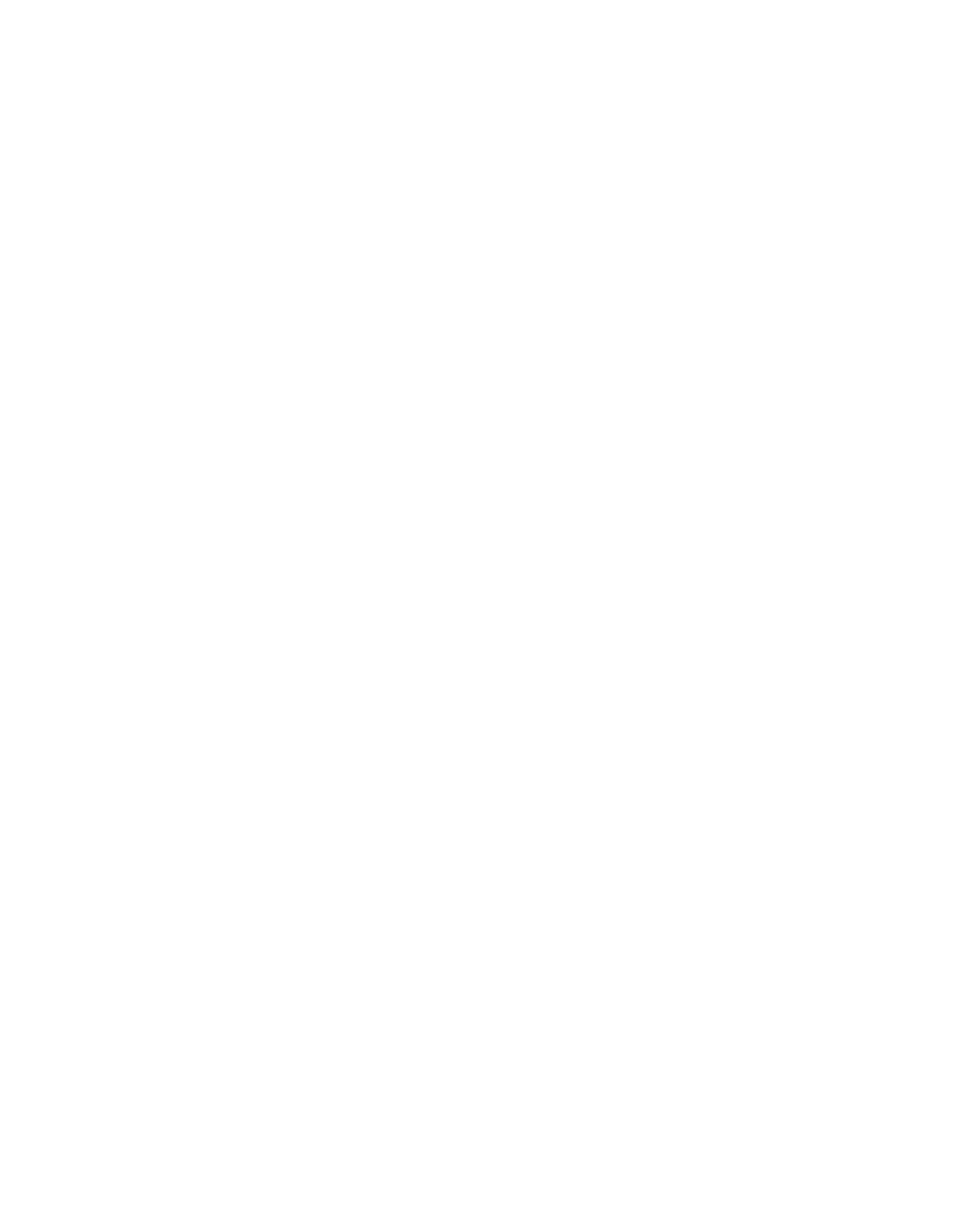

#### © 2018 Nova Scotia Department of Health and Wellness

This document is a product of Nova Scotia Department of Health and Wellness. This document and its contents are protected by Canadian and international copyright laws. The contents of this document are confidential and proprietary and are provided to the recipient with the specific understanding that neither the document, nor the information, concepts, ideas, materials, and/or specifications presented herein will be used for any purpose other than the recipient's work with or for The Department of Health and Wellness. Any duplication, distribution, disclosure, or other use except as expressly authorized in writing by The Department of Health and Wellness is strictly prohibited.

The recipient acknowledges that presentation of this document conveys no rights to the intellectual property contained herein. The Department of Health and Wellness makes no warranties, either express or implied, in this document, and The Department of Health and Wellness assumes no liability for any errors, omissions, or inaccuracies included within this document. Information in this document is subject to change without notice.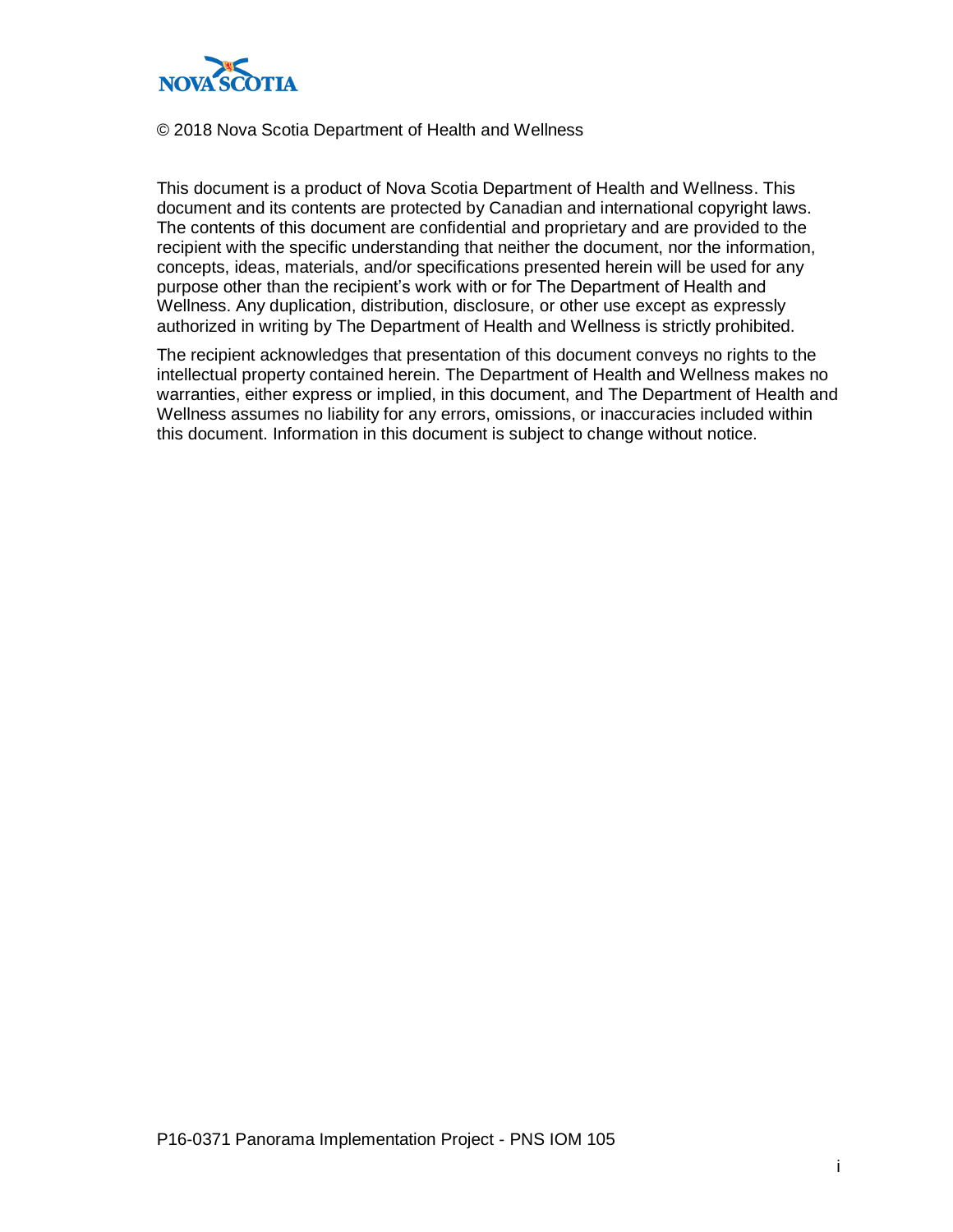

# TABLE OF CONTENTS

| 1              |       |  |
|----------------|-------|--|
|                | 1.1   |  |
|                | 1.2   |  |
|                | 1.3   |  |
|                | 14    |  |
| $\overline{2}$ |       |  |
|                | 2.1   |  |
|                | 22    |  |
|                | 221   |  |
|                | 222   |  |
|                | 2.3   |  |
|                | 24    |  |
|                | 2.4.1 |  |
|                | $242$ |  |
|                | 2.5   |  |
| 3              |       |  |
|                | 3.1   |  |
|                | 3.2   |  |
|                | 3.3   |  |
|                | 3.3.1 |  |
|                | 3.4   |  |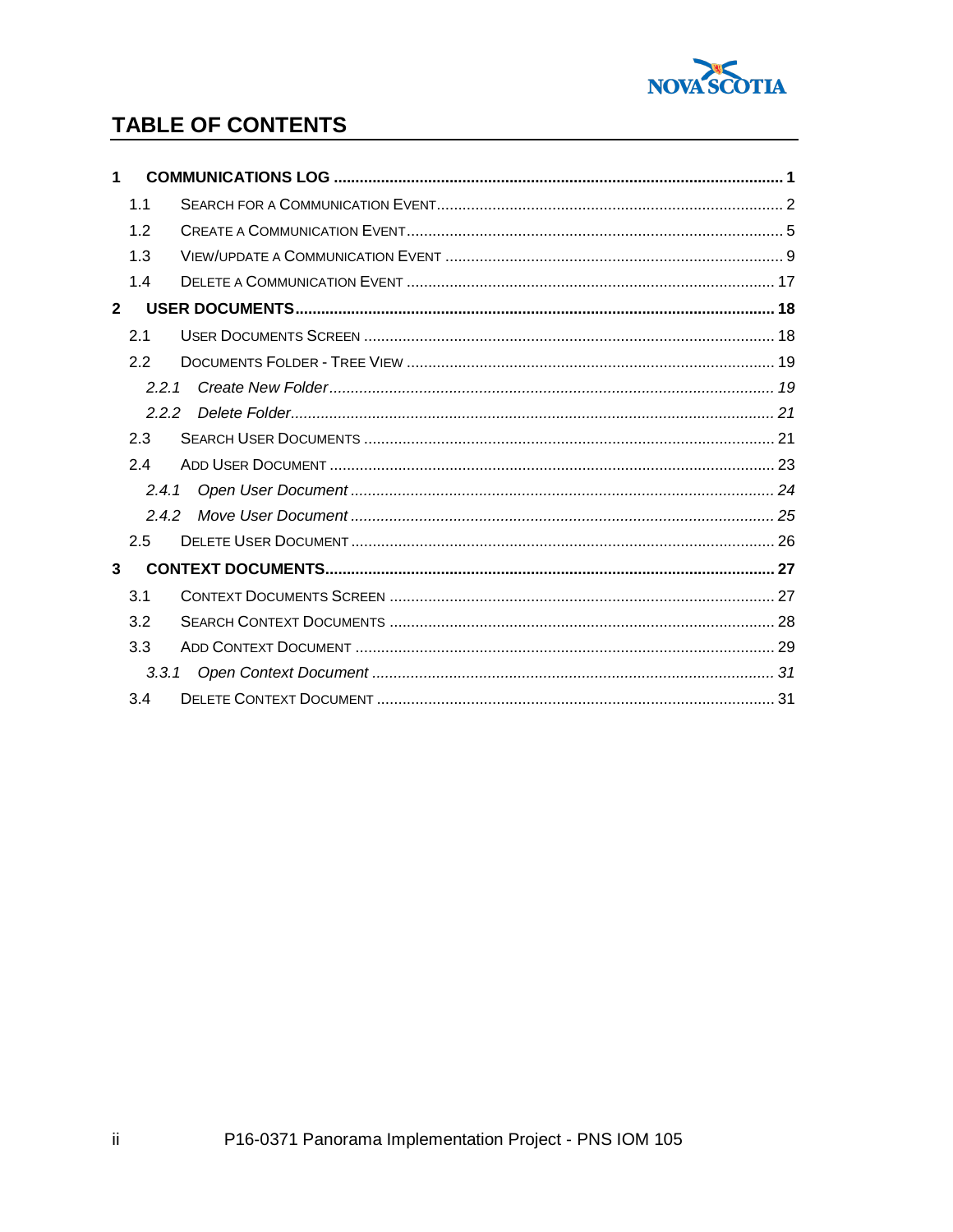

# <span id="page-4-0"></span>**1 COMMUNICATIONS LOG**

Panorama's Communication Log functionality will be used for standard intake calls (e.g. someone called about where to get a flu shot, is concerned over news item related to outbreak etc.). How this functionality will be used will be based on operational needs and the desire to collect statistics on the types of calls received.

The Communication Log is a permanent record of communications received and information provided at a point in time.

**Note**: Personal Health Information is **not** to be recorded through a Communication Event. Clinical notes should be used to document client specific information.

**Note**: Communication Log **should never** be used with an investigation in context.

#### **To view the Communications Log**

- 1. Go to the Left Hand Navigation Bar.
- 2. Select **Communications Log**.



The **Communication Log** screen is displayed. From this screen a user can search for existing communication log entries or create a new entry.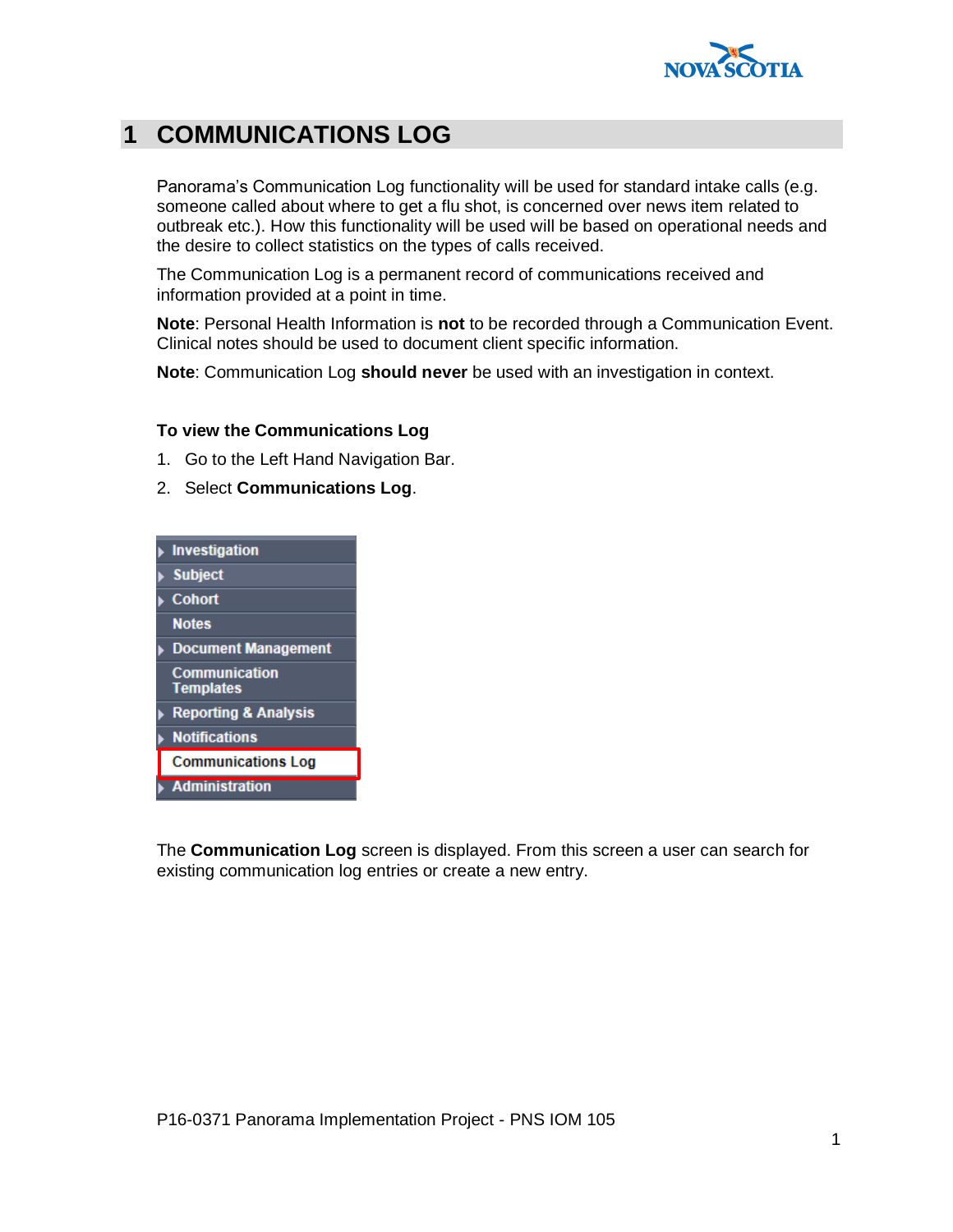

#### **Communication Log**

|                 | <b>Communication Log</b>                                                |                                                                        |                                                                                                                                                                                                                                                                                                    | 戶                                               |
|-----------------|-------------------------------------------------------------------------|------------------------------------------------------------------------|----------------------------------------------------------------------------------------------------------------------------------------------------------------------------------------------------------------------------------------------------------------------------------------------------|-------------------------------------------------|
|                 | <b>Communication Log</b>                                                |                                                                        |                                                                                                                                                                                                                                                                                                    |                                                 |
|                 | Show Event Log for the following Date/Time range:                       |                                                                        |                                                                                                                                                                                                                                                                                                    | Leave Date Fields empty for viewing all events. |
| From:           | Date<br>2018<br>V 08<br>114<br>dd<br>mm<br><b>yyyy</b><br>Direction:    | <b>Time</b><br>To:<br>噩<br>00<br>00<br><b>ADT</b><br>hh<br>mm<br>Type: | <b>Time</b><br>Date<br>2018<br>N 08<br>23<br>14<br>ш<br>dd<br>hh<br>mm<br><b>yyyy</b><br><b>Topic:</b>                                                                                                                                                                                             | <b>ADT</b><br>59<br>mm                          |
|                 | <b>Logged By:</b><br>$\checkmark$<br><b>Jurisdictional Organization</b> | <b>Last Name:</b>                                                      | <b>First Name:</b>                                                                                                                                                                                                                                                                                 |                                                 |
|                 | button. Then click 'Close' to close.                                    |                                                                        | To specify an Organization first click on the 'Find' button. Then search, or type the name of the Organization you wish to specify, select it and click on 'Select'<br>Organization: Panorama Cloud > Province of Nova Scotia > Department of Health and Wellness > [Nova Scotia Health Authority] | Clear<br>Find Q                                 |
| 0 events found. |                                                                         |                                                                        |                                                                                                                                                                                                                                                                                                    | Retrieve<br>Clear<br><b>Search</b>              |
|                 | <b>Collapse All</b><br><b>Expand All</b>                                |                                                                        |                                                                                                                                                                                                                                                                                                    | Create                                          |
|                 | <b>Event Date/Time</b><br><b>Direction</b>                              | <b>Logged By</b>                                                       | <b>Client Information</b><br><b>Comm Type</b><br><b>Topic</b>                                                                                                                                                                                                                                      | <b>Documents</b><br><b>Title</b>                |
|                 |                                                                         |                                                                        |                                                                                                                                                                                                                                                                                                    |                                                 |

## <span id="page-5-0"></span>**1.1 Search for a Communication Event**

- 1. Enter criteria for the search.
- 2. Use the EFC to select a Jurisdictional Organization if desired. This field defaults to the user's organization.
- 3. Click **Search** button.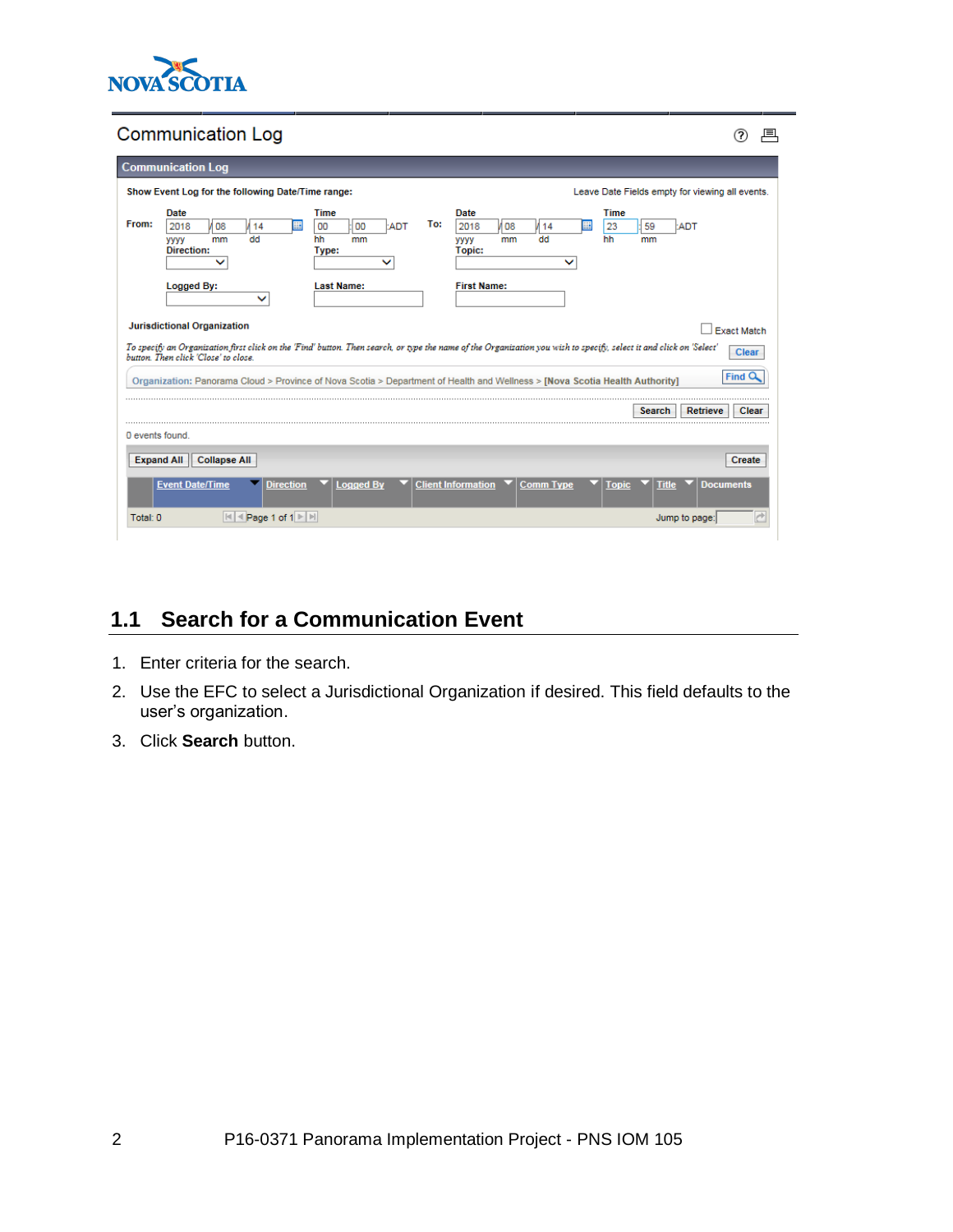

|                | <b>Communication Log</b><br>⊫                                                                                                                               |                                                                                                                                                                              |  |  |  |  |  |  |  |
|----------------|-------------------------------------------------------------------------------------------------------------------------------------------------------------|------------------------------------------------------------------------------------------------------------------------------------------------------------------------------|--|--|--|--|--|--|--|
|                | <b>Communication Log</b>                                                                                                                                    |                                                                                                                                                                              |  |  |  |  |  |  |  |
|                | Show Event Log for the following Date/Time range:                                                                                                           | Leave Date Fields empty for viewing all events.                                                                                                                              |  |  |  |  |  |  |  |
| From:          | Date<br><b>Time</b><br>To:<br>2018<br>00<br>00 :<br>08<br>噩<br><b>ADT</b><br>14<br>dd<br>hh<br>уууу<br>mm<br>mm<br>Direction:<br>Type:<br><b>Phone Call</b> | Date<br><b>Time</b><br>2018<br>噩<br>23<br>108<br>59<br>14<br>:ADT<br>dd<br>hh<br>уууу<br>mm<br>mm<br>Topic:                                                                  |  |  |  |  |  |  |  |
|                | Logged By:<br><b>Last Name:</b><br>$\checkmark$                                                                                                             | <b>First Name:</b>                                                                                                                                                           |  |  |  |  |  |  |  |
|                | <b>Jurisdictional Organization</b>                                                                                                                          | <b>Exact Match</b>                                                                                                                                                           |  |  |  |  |  |  |  |
|                | button, Then click 'Close' to close.                                                                                                                        | To specify an Organization first click on the 'Find' button. Then search, or type the name of the Organization you wish to specify, select it and click on 'Select'<br>Clear |  |  |  |  |  |  |  |
|                | Organization: Panorama Cloud > Province of Nova Scotia > Department of Health and Wellness > [Nova Scotia Health Authority]                                 | <b>Find C</b>                                                                                                                                                                |  |  |  |  |  |  |  |
| 0 events found |                                                                                                                                                             | Retrieve<br><b>Search</b><br>Clear                                                                                                                                           |  |  |  |  |  |  |  |
|                | <b>Expand All</b><br><b>Collapse All</b><br>Create                                                                                                          |                                                                                                                                                                              |  |  |  |  |  |  |  |
|                | <b>Event Date/Time</b><br>Logged By<br><b>Direction</b>                                                                                                     | <b>Client Information</b><br><b>Comm Type</b><br><b>Documents</b><br><b>Title</b><br><b>Topic</b>                                                                            |  |  |  |  |  |  |  |
| Total: 0       | $  u   +$ Page 1 of 1 $  v  $                                                                                                                               | Jump to page:                                                                                                                                                                |  |  |  |  |  |  |  |

The system displays the results that match the selected criteria.

**Note**: A message will be displayed if too many or no matching events are found. Modify the search criteria and complete the search again.

**Tip**: Click **Retrieve** button to populate search with the criteria selected the last time a search was performed during the current Panorama session.

**Tip**: Click **Clear** button to clear search criteria and return any default values.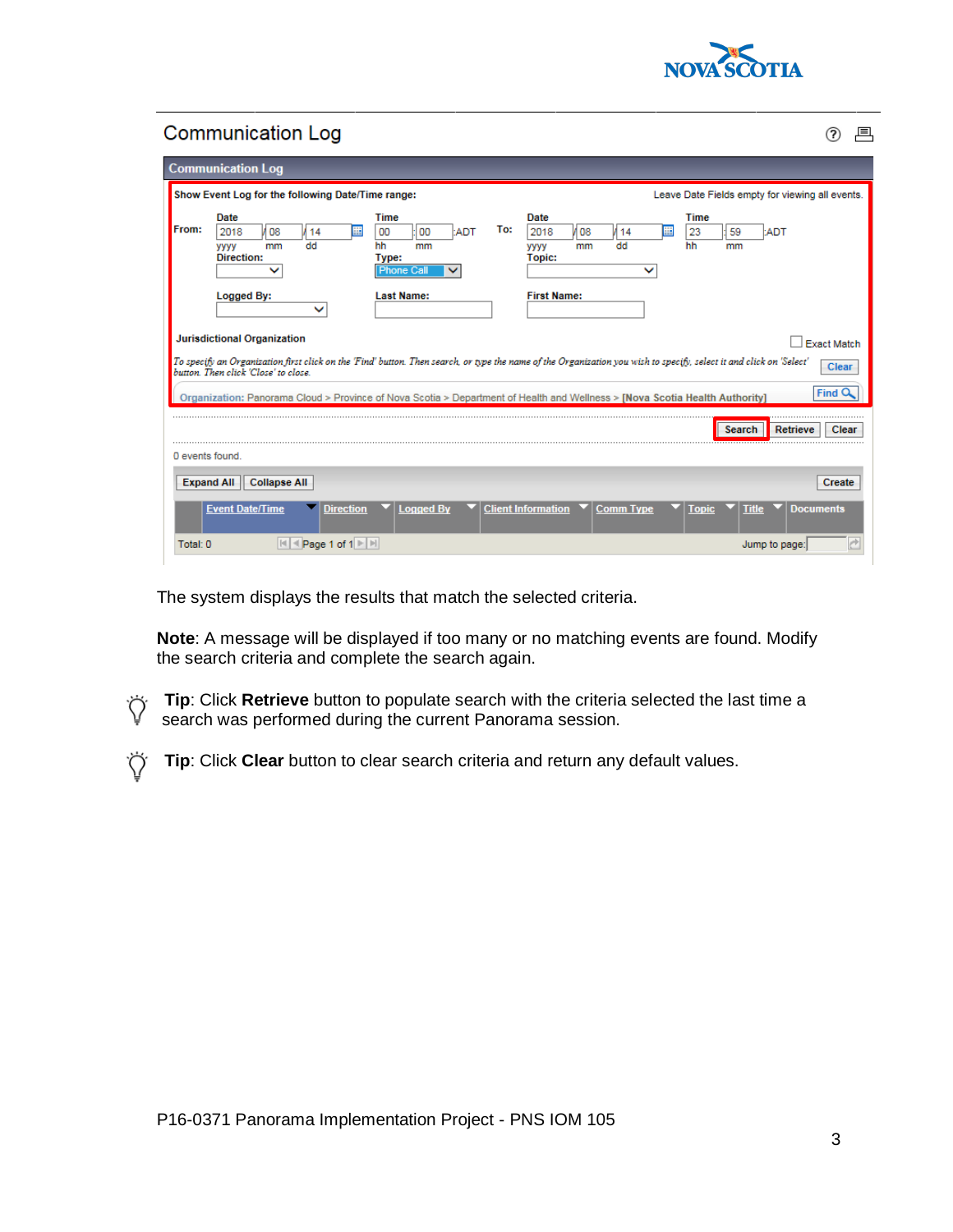

# **Communication Log**

② 昌

|                   | <b>Communication Log</b>                                                                                                                                                                                                                                                                                                                                                                                                                                 |                                                  |                                                                                        |                                     |                                                                          |                                                 |                                                 |                  |  |
|-------------------|----------------------------------------------------------------------------------------------------------------------------------------------------------------------------------------------------------------------------------------------------------------------------------------------------------------------------------------------------------------------------------------------------------------------------------------------------------|--------------------------------------------------|----------------------------------------------------------------------------------------|-------------------------------------|--------------------------------------------------------------------------|-------------------------------------------------|-------------------------------------------------|------------------|--|
|                   | Show Event Log for the following Date/Time range:                                                                                                                                                                                                                                                                                                                                                                                                        |                                                  |                                                                                        |                                     |                                                                          |                                                 | Leave Date Fields empty for viewing all events. |                  |  |
| From:             | Date<br>2018<br>08<br>dd<br><b>VVVV</b><br>mm<br>Direction:<br>v<br>Logged By:                                                                                                                                                                                                                                                                                                                                                                           | 冊<br>114<br>v                                    | <b>Time</b><br>00<br>00<br>hh<br>mm<br>Type:<br><b>Phone Call</b><br><b>Last Name:</b> | To:<br><b>ADT</b>                   | Date<br>2018<br>108<br><b>VYVY</b><br>mm<br>Topic:<br><b>First Name:</b> | <b>Time</b><br>冊<br>23<br>/ 14<br>dd<br>hh<br>v | 59<br><b>ADT</b><br>mm                          |                  |  |
| 2 events found.   | <b>Jurisdictional Organization</b><br><b>Exact Match</b><br>To specify an Organization first click on the 'Find' button. Then search, or type the name of the Organization you wish to specify, select it and click on 'Select'<br>Clear<br>button. Then click 'Close' to close.<br>Find Q<br>Organization: Panorama Cloud > Province of Nova Scotia > Department of Health and Wellness > [Nova Scotia Health Authority]<br>Retrieve<br>Clear<br>Search |                                                  |                                                                                        |                                     |                                                                          |                                                 |                                                 |                  |  |
|                   |                                                                                                                                                                                                                                                                                                                                                                                                                                                          |                                                  |                                                                                        |                                     |                                                                          |                                                 | To view an event, click on the Event Date/Time. |                  |  |
| <b>Expand All</b> | <b>Collapse All</b>                                                                                                                                                                                                                                                                                                                                                                                                                                      |                                                  |                                                                                        |                                     |                                                                          |                                                 |                                                 | Create           |  |
|                   | <b>Event Date/Time</b>                                                                                                                                                                                                                                                                                                                                                                                                                                   | Direction                                        | <b>Logged By</b>                                                                       | <b>Client</b><br><b>Information</b> | Comm<br><b>Type</b>                                                      | <b>Topic</b>                                    | <b>Title</b>                                    | <b>Documents</b> |  |
|                   | 2018 Aug 14 10:42<br><b>ADT</b>                                                                                                                                                                                                                                                                                                                                                                                                                          | Outbound                                         | MacKirdy.<br>Susan                                                                     | Grape, Green                        | Phone Call                                                               | Appointments                                    | Appointment<br>Reminder                         |                  |  |
| $\oplus$          | 2018 Aug 14 10:29<br><b>ADT</b>                                                                                                                                                                                                                                                                                                                                                                                                                          | Inbound                                          | MacKirdy.<br>Susan                                                                     | Sam                                 | Phone Call                                                               | Enteric<br>Symptoms                             | General question<br>regarding stomach           |                  |  |
| Total: 2          |                                                                                                                                                                                                                                                                                                                                                                                                                                                          | $ \mathbb{N} $ $\leq$ Page 1 of 1 $ \mathbb{N} $ |                                                                                        |                                     |                                                                          |                                                 | Jump to page:                                   | e                |  |

Click **Plus** icon next to an event to view the comments associated with the event.

To see all comments, click **Expand All** button.

To hide all comments, click **Collapse All** button

|   | <b>Expand All</b><br><b>Collapse All</b><br>Create                                                                                                                                                                                                                                                                                           |                 |                                          |                                                                              |                     |                     |                 |                                       |                  |
|---|----------------------------------------------------------------------------------------------------------------------------------------------------------------------------------------------------------------------------------------------------------------------------------------------------------------------------------------------|-----------------|------------------------------------------|------------------------------------------------------------------------------|---------------------|---------------------|-----------------|---------------------------------------|------------------|
|   | <b>Event Date/Time</b>                                                                                                                                                                                                                                                                                                                       |                 | Direction $\blacktriangledown$ Logged By | <b>Client</b><br><b>Information</b>                                          | Comm<br><b>Type</b> | <b>Topic</b>        | <b>V</b> Title  |                                       | <b>Documents</b> |
| Θ | 2018 Aug 14 10:42<br>ADT                                                                                                                                                                                                                                                                                                                     | Outbound        | MacKirdy,<br>Susan                       | Grape, Green                                                                 | <b>Phone Call</b>   | Appointments        |                 | Appointment<br>Reminder               |                  |
|   | Date/Time                                                                                                                                                                                                                                                                                                                                    | Commante        |                                          |                                                                              |                     |                     |                 | <b>Recorded By</b>                    |                  |
|   | 2018 Aug 14 10:43 ADT                                                                                                                                                                                                                                                                                                                        |                 |                                          | Called to remind of scheduled counseling session. Message left on voice mail |                     |                     | MacKirdy, Susan |                                       |                  |
| Θ | 2018 Aug 14 10:29<br><b>ADT</b>                                                                                                                                                                                                                                                                                                              | Inbound         | MacKirdy,<br>Susan                       | <b>Sam</b>                                                                   | Phone Call          | Enteric<br>Symptoms |                 | General question<br>regarding stomach |                  |
|   | Date/Time                                                                                                                                                                                                                                                                                                                                    | <b>Comments</b> |                                          |                                                                              |                     |                     |                 | <b>Recorded By</b>                    |                  |
|   | 2018 Aug 14 10:33 ADT<br>Member of the public called concerned regarding stomach ailments experienced soon<br>MacKirdy, Susan<br>after eating at a local restaurant. After discussion, it was determined the issues were likely<br>related to the new medication prescribed by the physician. Advised caller to follow-up with<br>physician. |                 |                                          |                                                                              |                     |                     |                 |                                       |                  |
|   | $r^+$<br>$\blacksquare$ Page 1 of 1 $\blacksquare$<br>Total: 2<br>Jump to page:                                                                                                                                                                                                                                                              |                 |                                          |                                                                              |                     |                     |                 |                                       |                  |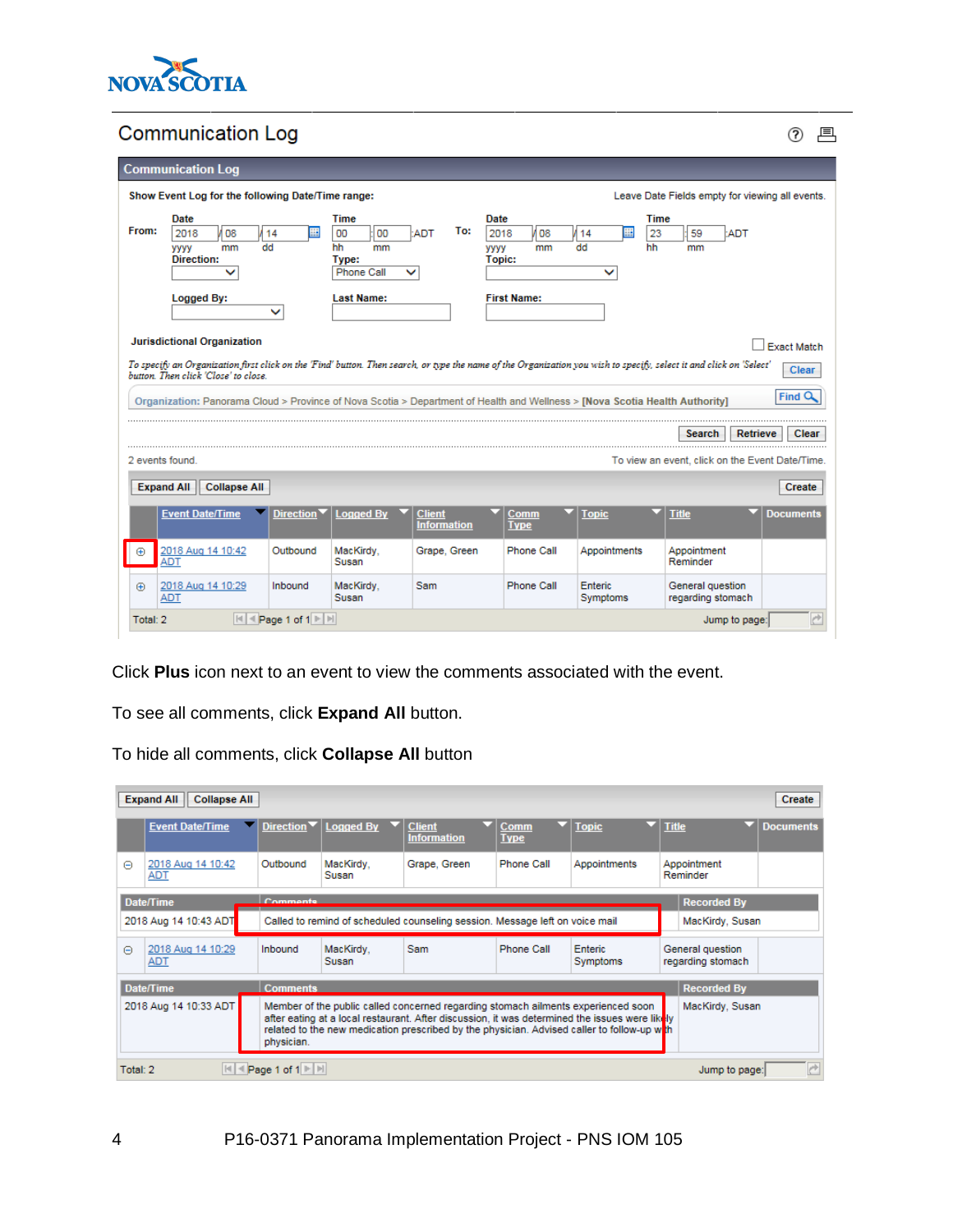

## <span id="page-8-0"></span>**1.2 Create a Communication Event**

A Communication Event may be created with a Client in context or without.

**Note**: Personal Health Information is **not** to be recorded through a Communication Event. Clinical notes should be used to document client specific information.

**Tip**: Communication Events created with a Client in context can be viewed both in the Communication Log and in the Communications Log section below the Clinical Notes screen.

#### **Remove a Client from context**

1. Click Remove Client from Context hyperlink located in the Context Header section.

|                            | <b>Communication Log</b>                                                                        |                                                                                                              |                                                | 戶<br>?)                           |
|----------------------------|-------------------------------------------------------------------------------------------------|--------------------------------------------------------------------------------------------------------------|------------------------------------------------|-----------------------------------|
| <b>Client ID:</b><br>204   | Name(Last, First Middle)/Gender:<br>Grape, Green / Male                                         | <b>Health Card No:</b>                                                                                       | Date of Birth / Age:<br>1988 Jul 01 / 30 years | <b>ACTIVE</b>                     |
| Phone<br>Number:<br>$-(-)$ | <b>Jurisdiction Info:</b><br>Department of Health and Wellness, Nova<br>Scotia Health Authority | <b>Additional ID Type /</b><br><b>Additional ID:</b><br>Provincial health service<br>provider identifier / - |                                                |                                   |
|                            |                                                                                                 |                                                                                                              |                                                | <b>Remove Client From Context</b> |

The Client will be removed from context and the Communications Log screen displayed.

#### **Create a Communications Event**

1. Click **Create** button.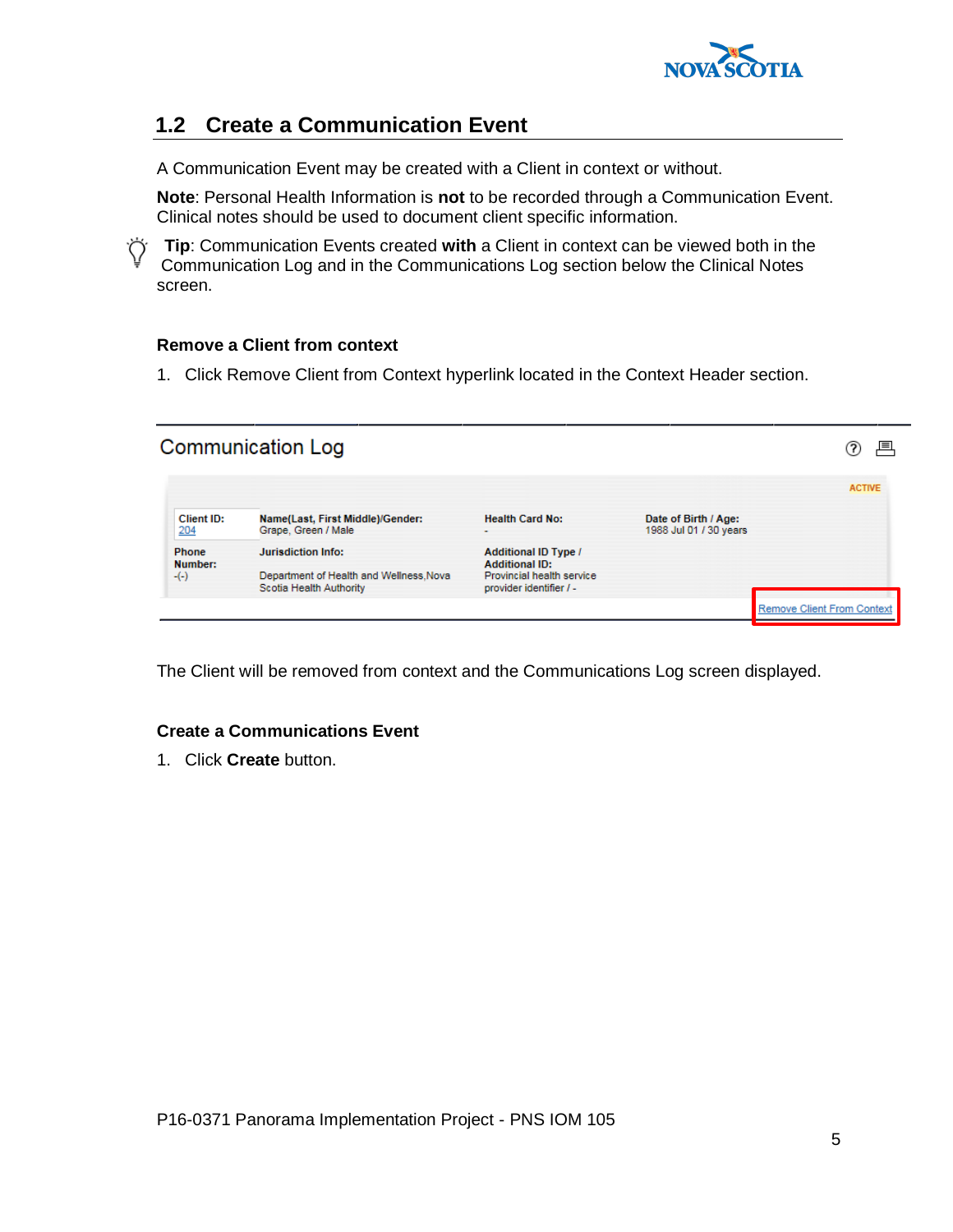

## **Communication Log**

| <b>Communication Log</b> |                                                                                                      |                                                                        |                                                                                                                                                                              |  |  |  |  |  |
|--------------------------|------------------------------------------------------------------------------------------------------|------------------------------------------------------------------------|------------------------------------------------------------------------------------------------------------------------------------------------------------------------------|--|--|--|--|--|
|                          | Show Event Log for the following Date/Time range:<br>Leave Date Fields empty for viewing all events. |                                                                        |                                                                                                                                                                              |  |  |  |  |  |
| From:                    | Date<br>2018<br>噩<br>08<br>15<br>dd<br>mm<br>уууу<br>Direction:                                      | <b>Time</b><br>To:<br>00<br><b>ADT</b><br>OO<br>hh<br>mm<br>Type:<br>ັ | Date<br>Time<br>2018<br>噩<br>23<br>108<br>115<br>59<br>:ADT<br>dd<br>hh<br>mm<br>mm<br><b>yyyy</b><br>Topic:<br>v                                                            |  |  |  |  |  |
|                          | Logged By:<br>$\checkmark$                                                                           | <b>Last Name:</b>                                                      | <b>First Name:</b>                                                                                                                                                           |  |  |  |  |  |
|                          | <b>Jurisdictional Organization</b>                                                                   |                                                                        | <b>Exact Match</b>                                                                                                                                                           |  |  |  |  |  |
|                          | button. Then click 'Close' to close.                                                                 |                                                                        | To specify an Organization first click on the 'Find' button. Then search, or type the name of the Organization you wish to specify, select it and click on 'Select'<br>Clear |  |  |  |  |  |
|                          |                                                                                                      |                                                                        | Find $Q$<br>Organization: Panorama Cloud > Province of Nova Scotia > Department of Health and Wellness > [Nova Scotia Health Authority]                                      |  |  |  |  |  |
|                          |                                                                                                      |                                                                        | Retrieve<br>Clear<br>Search                                                                                                                                                  |  |  |  |  |  |
|                          | To view an event, click on the Event Date/Time.<br>5 events found.                                   |                                                                        |                                                                                                                                                                              |  |  |  |  |  |
|                          | <b>Expand All</b><br><b>Collapse All</b>                                                             |                                                                        | Create                                                                                                                                                                       |  |  |  |  |  |

The **Create Communication Event** screen is displayed.

**Date and Time fields** default to the current date/time.

**Organization** defaults to the user's organization.

- 2. Select **Direction** (refers to the direction of the communication).
- 3. Update **Organization** if necessary using the EFC.
- 4. Complete **Client Search** if a client is to be put into context; or
- 5. Complete **Client Information** section

**Note**: **First Name** is the only Panorama mandatory field in the Client Information section. Users could indicate a dummy value, or "Anonymous" or add "Physician – GO", "Pharmacist – NP.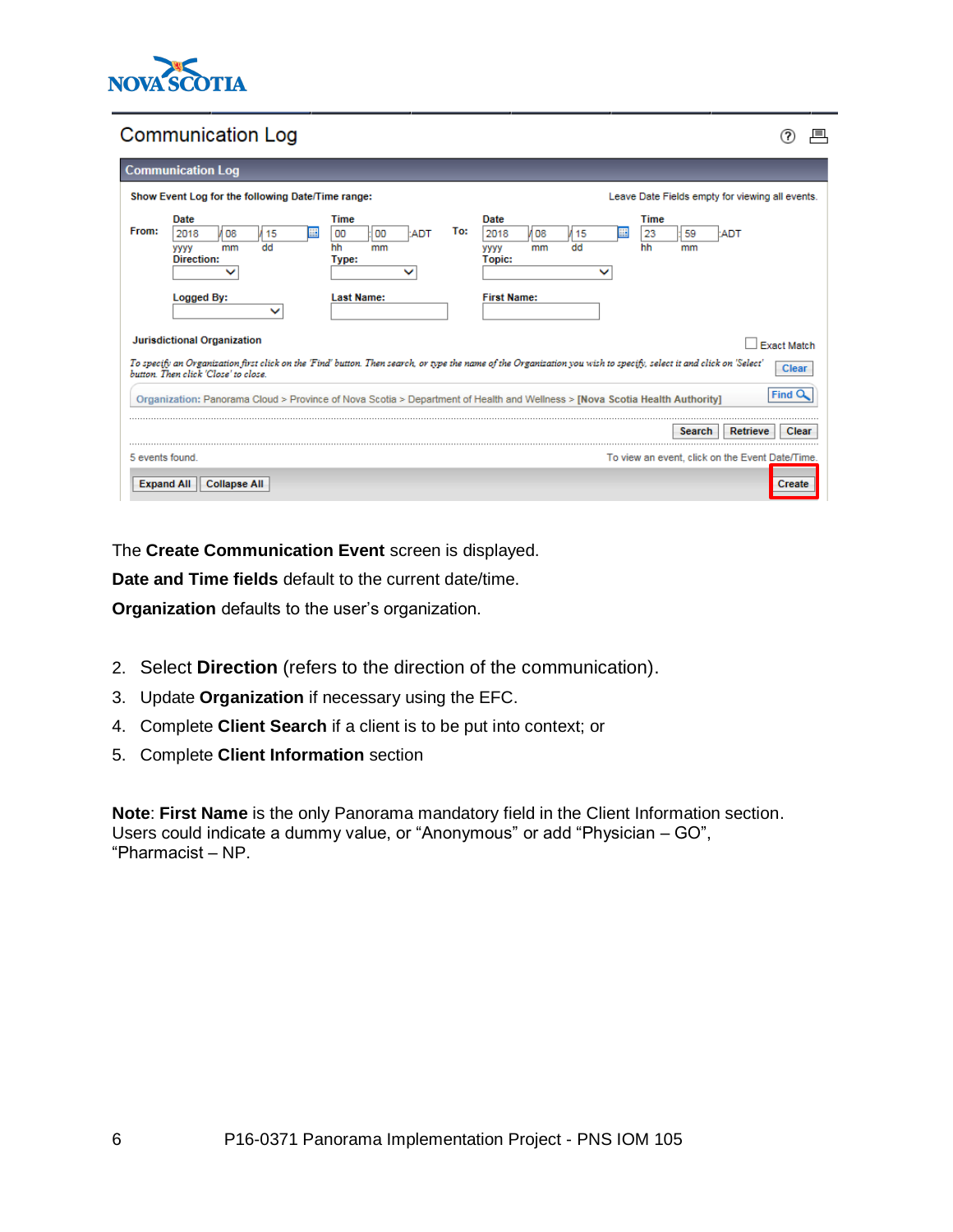

| <b>Event Details</b>                                       |                                                |                                      |                               | A Hide Event Details                                 |
|------------------------------------------------------------|------------------------------------------------|--------------------------------------|-------------------------------|------------------------------------------------------|
| * Event Date:<br>噩<br>2018<br>08<br>15<br>dd<br>mm<br>уууу | * Event Time:<br>: ADT<br>38<br>10<br>hh<br>mm | <b>Direction:</b><br>×<br>Outbound V | Logged By:<br>MacKirdy, Susan | Date / Time Created:<br>Wed Aug 15 2018 10:38:12 ADT |

#### \* Jurisdictional Organization:

To specify an Organization first click on the 'Find' button. Then search, or type the name of the Organization you wish to specify, select it and click on 'Select' button. Then click<br>'Close' to close.

| <b>Client Information:</b>                                                                                 |                                                         |                                              | ☆ Hide Person Details |
|------------------------------------------------------------------------------------------------------------|---------------------------------------------------------|----------------------------------------------|-----------------------|
| <b>Last Name:</b><br>Date of Birth:<br>噩<br>dd<br>mm<br>уууу                                               | * First Name:<br>Olivia<br>×<br>Gender:<br>$\checkmark$ | <b>Client Search</b>                         |                       |
| <b>Phone Number:</b>                                                                                       | <b>Fax Number:</b>                                      | <b>Email Address:</b>                        |                       |
| Address:<br><b>Street Name</b><br>Unit No.<br>Street No.<br>STN / RPO Rural Route Postal Code<br>P.O. Box" | Street Type                                             | $\checkmark$<br>v<br><b>Street Direction</b> |                       |
| City:                                                                                                      | Province/Territory:<br>-- Select --<br>◡                | Country:<br>Canada<br>$\checkmark$           |                       |

- 6. Select **Communication Type**, **Topic** and **Outcome(s)**
- 7. Enter **Title**
- 8. Enter **Comments** and click **Add** button.
- 9. Click **Save** button.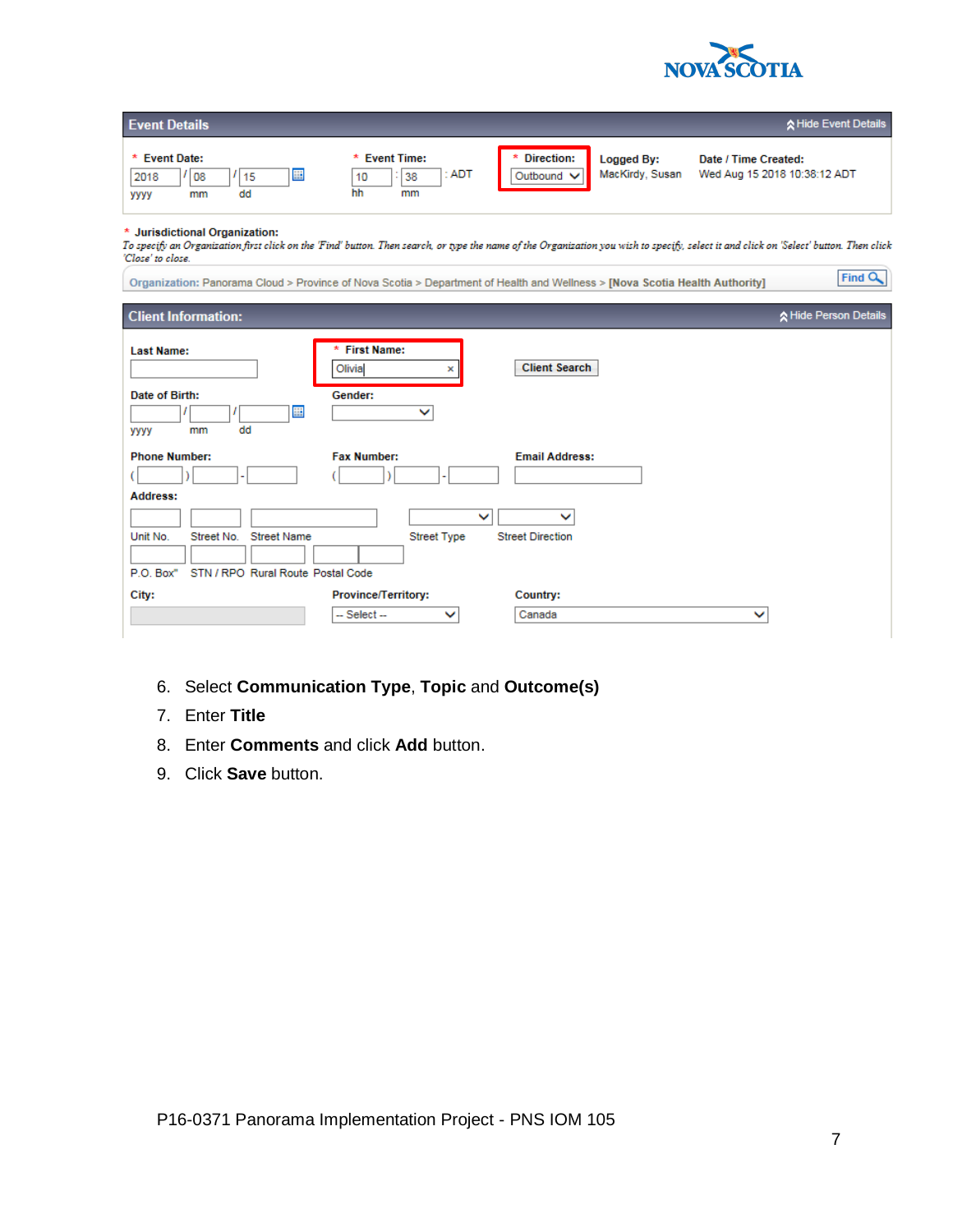

| <b>Communication Details</b>                                                                                                                                                                                         | ☆ Hide Communications Details |
|----------------------------------------------------------------------------------------------------------------------------------------------------------------------------------------------------------------------|-------------------------------|
| * Communication Type: * Topic:<br>Outcome(s):<br>Assigned Task for Follow Up<br><b>Phone Call</b><br>Appointments<br>$\checkmark$<br><b>Client Appointment</b><br><b>Follow Up Required</b><br>No Follow Up Required |                               |
| Title (Description of communication):                                                                                                                                                                                |                               |
| Appointment Reminder                                                                                                                                                                                                 |                               |
| <b>Comments:</b>                                                                                                                                                                                                     |                               |
| Called to remind client of counseling appointment. Left message on voice mail.<br>Add<br>(3922 characters)                                                                                                           |                               |
| Date/Time<br><b>Comments</b>                                                                                                                                                                                         | <b>Recorded By</b>            |
|                                                                                                                                                                                                                      | Clear<br>Save<br>Cancel       |

The system creates the communication event and displays the **Communication Event Details** screen.

|                                                               | <b>Communication Event Details</b>            |                        |                               |                                                                                                                                                                                        | ⊑<br>(?                       |
|---------------------------------------------------------------|-----------------------------------------------|------------------------|-------------------------------|----------------------------------------------------------------------------------------------------------------------------------------------------------------------------------------|-------------------------------|
| <b>Communication Event Details</b>                            |                                               |                        |                               |                                                                                                                                                                                        |                               |
|                                                               | Communication Event was successfully created. |                        |                               |                                                                                                                                                                                        |                               |
|                                                               |                                               | <b>Central Zone</b>    | <b>Assign Task</b><br>Save    |                                                                                                                                                                                        | <b>Delete</b><br>Cancel       |
| <b>Event Details</b>                                          |                                               |                        |                               |                                                                                                                                                                                        | ☆ Hide Event Details          |
| <b>Event Date:</b><br>2018 Aug 15                             | <b>Event Time:</b><br>10:38:00 ADT            | Direction:<br>Outbound | Logged By:<br>MacKirdy, Susan | Date / Time Created:<br>2018 Aug 15 10:58:12 ADT                                                                                                                                       |                               |
| <b>Jurisdictional Organization:</b><br>'Close' to close.      |                                               |                        |                               | To specify an Organization first click on the 'Find' button. Then search, or type the name of the Organization you wish to specify, select it and click on 'Select' button. Then click |                               |
|                                                               |                                               |                        |                               | Organization: Panorama Cloud > Province of Nova Scotia > Department of Health and Wellness > [Nova Scotia Health Authority]                                                            | Find <sub>Q</sub>             |
| <b>Client Information</b>                                     |                                               |                        |                               |                                                                                                                                                                                        | ☆ Hide Person Details         |
| <b>Last Name:</b>                                             |                                               |                        | <b>First Name:</b><br>Olivia  |                                                                                                                                                                                        |                               |
| <b>Phone Number:</b>                                          |                                               |                        | <b>Email Address:</b>         |                                                                                                                                                                                        |                               |
| <b>Communication Details</b>                                  |                                               |                        |                               |                                                                                                                                                                                        | ☆ Hide Communications Details |
| <b>Communication Type:</b><br><b>Phone Call</b>               |                                               | Topic:<br>Appointments |                               | Outcome(s):<br><b>Client Appointment</b>                                                                                                                                               |                               |
| Title (Description of communication):<br>Appointment Reminder |                                               |                        |                               | <b>Assigned To:</b>                                                                                                                                                                    |                               |
| <b>Comments:</b>                                              |                                               |                        |                               |                                                                                                                                                                                        |                               |
|                                                               |                                               |                        |                               |                                                                                                                                                                                        |                               |

8 P16-0371 Panorama Implementation Project - PNS IOM 105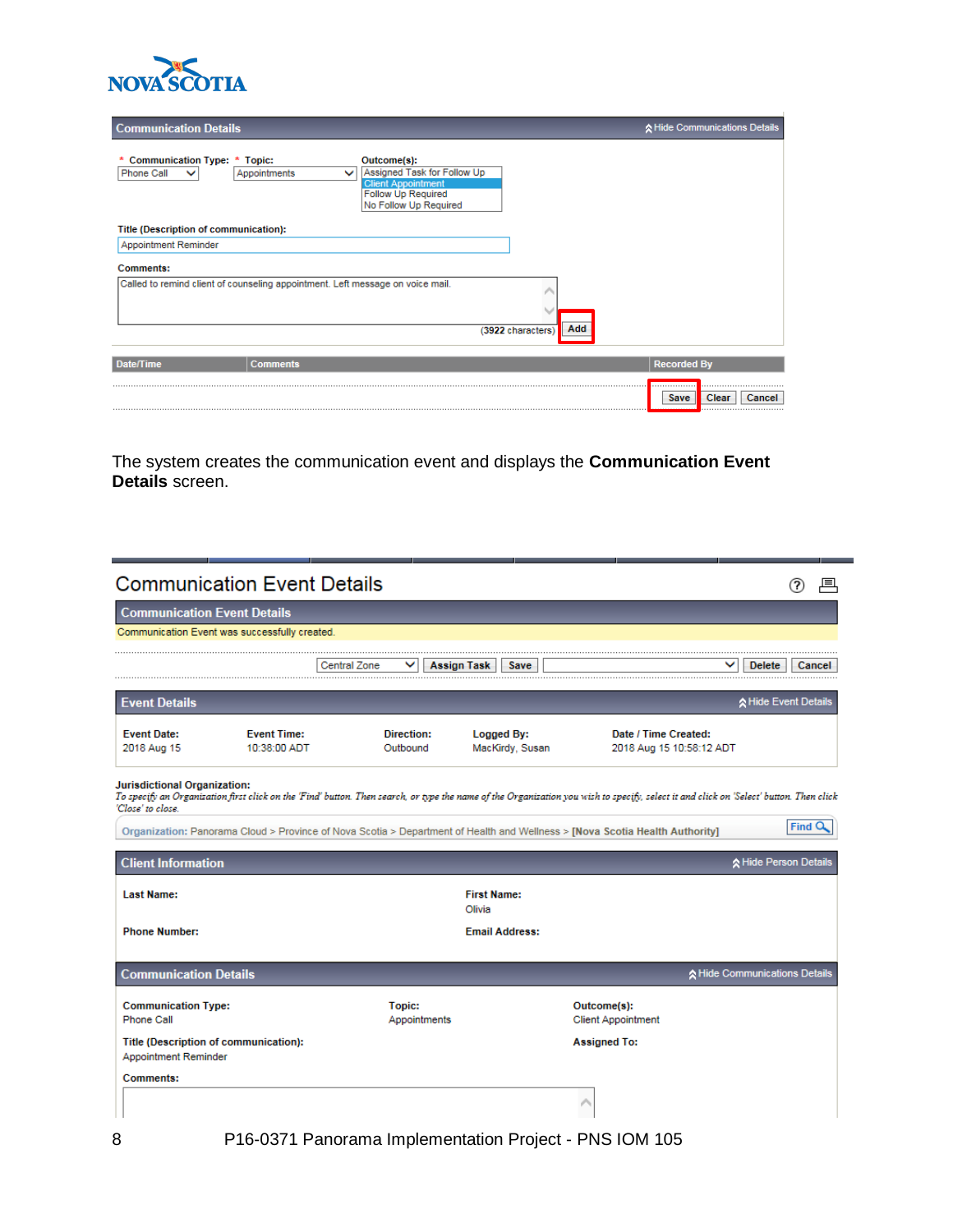

**Tip:** Unsaved changes can be cancelled and the user returned to the previous screen by clicking the **Cancel** button.

## <span id="page-12-0"></span>**1.3 View/update a Communication Event**

1. Click the communication **Event Date/Time** hyperlink.

#### The **Communication Event Details** screen is displayed.

**Communication Event Details** 

The Communication Event Details screen allows a user to update details about an existing event. Because this is a permanent record, the user will only be able to add comments, attach documents, assign a task, or delete the Communication Event.

|                                                          |                                                                                                                                                                                        |            |                                                      |                                                | <b>ACTIVE</b>           |
|----------------------------------------------------------|----------------------------------------------------------------------------------------------------------------------------------------------------------------------------------------|------------|------------------------------------------------------|------------------------------------------------|-------------------------|
| <b>Client ID:</b><br>204                                 | Name(Last, First Middle)/Gender:<br>Grape, Green / Male                                                                                                                                |            | <b>Health Card No:</b>                               | Date of Birth / Age:<br>1988 Jul 01 / 30 years |                         |
| Phone<br>Number:                                         | <b>Jurisdiction Info:</b>                                                                                                                                                              |            | <b>Additional ID Type /</b><br><b>Additional ID:</b> |                                                |                         |
| $-(-)$                                                   | Department of Health and Wellness, Nova<br>Scotia Health Authority                                                                                                                     |            | Provincial health service<br>provider identifier / - |                                                |                         |
|                                                          | <b>Communication Event Details</b>                                                                                                                                                     |            |                                                      |                                                |                         |
|                                                          | Central Zone                                                                                                                                                                           |            | Assign Task<br>Save                                  |                                                | <b>Delete</b><br>Cancel |
| <b>Event Details</b>                                     |                                                                                                                                                                                        |            |                                                      |                                                | ☆ Hide Event Details    |
| <b>Event Date:</b>                                       | <b>Event Time:</b>                                                                                                                                                                     | Direction: | Logged By:                                           | Date / Time Created:                           |                         |
| 2018 Aug 14                                              | 10:42:00 ADT                                                                                                                                                                           | Outbound   | MacKirdy, Susan                                      | 2018 Aug 14 10:43:44 ADT                       |                         |
| <b>Jurisdictional Organization:</b><br>'Close' to close. | To specify an Organization first click on the 'Find' button. Then search, or type the name of the Organization you wish to specify, select it and click on 'Select' button. Then click |            |                                                      |                                                |                         |
|                                                          | Organization: Panorama Cloud > Province of Nova Scotia > Department of Health and Wellness > [Nova Scotia Health Authority]                                                            |            |                                                      |                                                | Find <sub>Q</sub>       |
| <b>Client Information</b>                                |                                                                                                                                                                                        |            |                                                      |                                                | ☆ Hide Person Details   |
| <b>Last Name:</b>                                        |                                                                                                                                                                                        |            | <b>First Name:</b>                                   |                                                |                         |
| Grape                                                    |                                                                                                                                                                                        |            | Green                                                |                                                |                         |
| <b>Phone Number:</b>                                     |                                                                                                                                                                                        |            | <b>Email Address:</b>                                |                                                |                         |

⑦ 具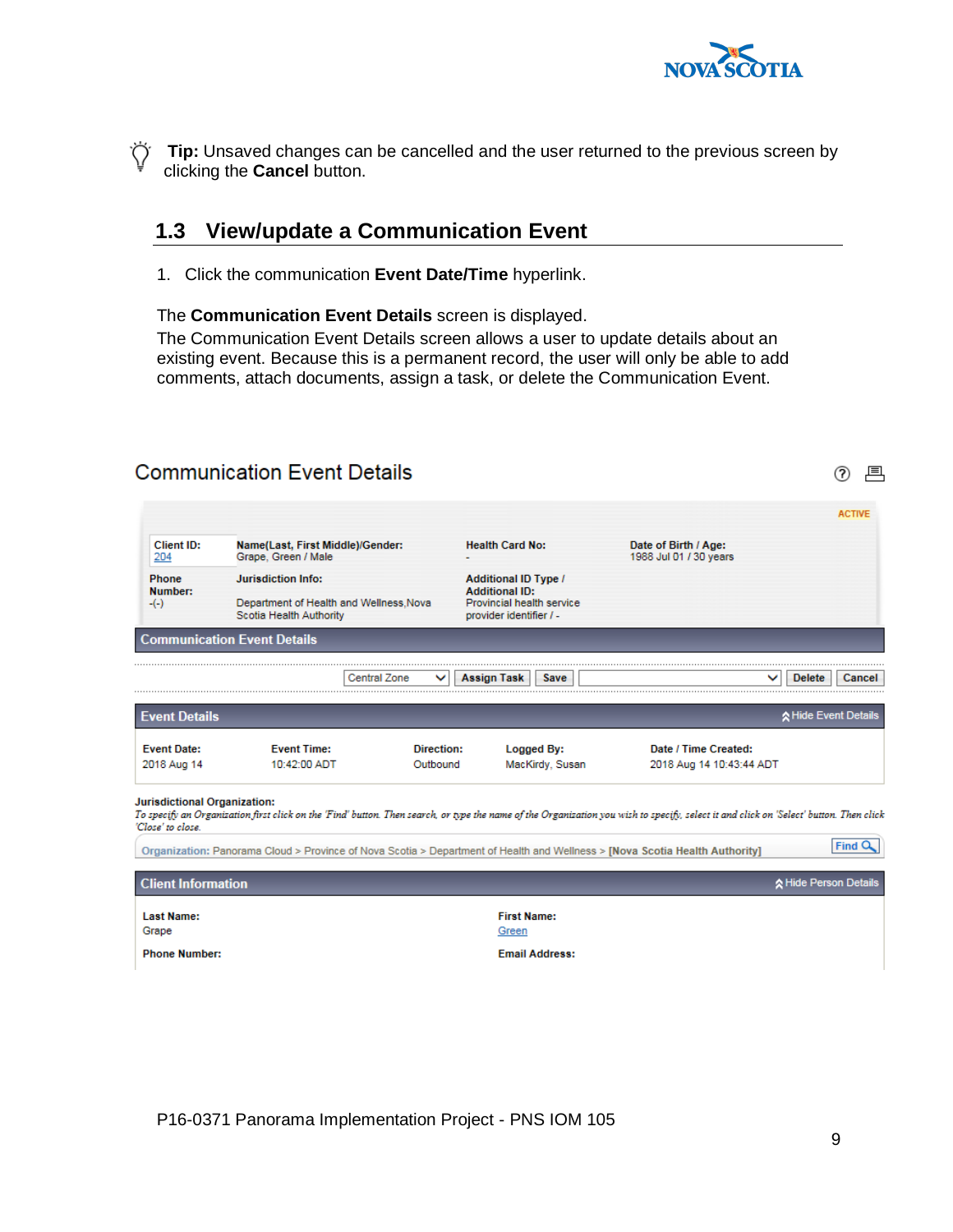

| <b>Communication Details</b>                                  |                                                                              |                     | ☆ Hide Communications Details |     |
|---------------------------------------------------------------|------------------------------------------------------------------------------|---------------------|-------------------------------|-----|
| <b>Communication Type:</b><br>Phone Call                      | Topic:<br>Appointments                                                       | Outcome(s):         |                               |     |
| Title (Description of communication):<br>Appointment Reminder |                                                                              | <b>Assigned To:</b> |                               |     |
| <b>Comments:</b>                                              |                                                                              |                     |                               |     |
|                                                               |                                                                              |                     |                               |     |
|                                                               |                                                                              |                     |                               |     |
|                                                               |                                                                              |                     | (4000 characters)             | Add |
| Date/Time                                                     | <b>Comments</b>                                                              |                     | <b>Recorded By</b>            |     |
| 2018 Aug 14 10:43:28 ADT                                      | Called to remind of scheduled counseling session. Message left on voice mail |                     | MacKirdy, Susan               |     |
|                                                               |                                                                              |                     |                               |     |

| <b>Documents</b>   |                     |                                    |                     | <b>☆Hide Documents</b>                  |
|--------------------|---------------------|------------------------------------|---------------------|-----------------------------------------|
| Documents Attached |                     |                                    |                     | <b>Manage Documents</b>                 |
| Document Title     |                     |                                    | <b>Created Date</b> |                                         |
|                    |                     |                                    |                     |                                         |
|                    |                     |                                    |                     |                                         |
|                    |                     |                                    |                     |                                         |
|                    | <b>Central Zone</b> | <b>Assign Task</b><br>$\checkmark$ | Save                | Cancel<br><b>Delete</b><br>$\checkmark$ |

If an existing client record is linked to the event, the **First** name will be hyperlinked.

Click the **hyperlink** to view a read-only version of the View Client Screen.

| <b>Client Information</b>  | ☆ Hide Person Details       |
|----------------------------|-----------------------------|
| <b>Last Name:</b><br>Grape | <b>First Name:</b><br>Green |
| <b>Phone Number:</b>       | <b>Email Address:</b>       |

#### **To enter a new comment**

- 1. Enter a new comment in the **Comments** field.
- 2. Click **Add** button. The system records today's date and the user's name. The comment is displayed above the previously recorded comments.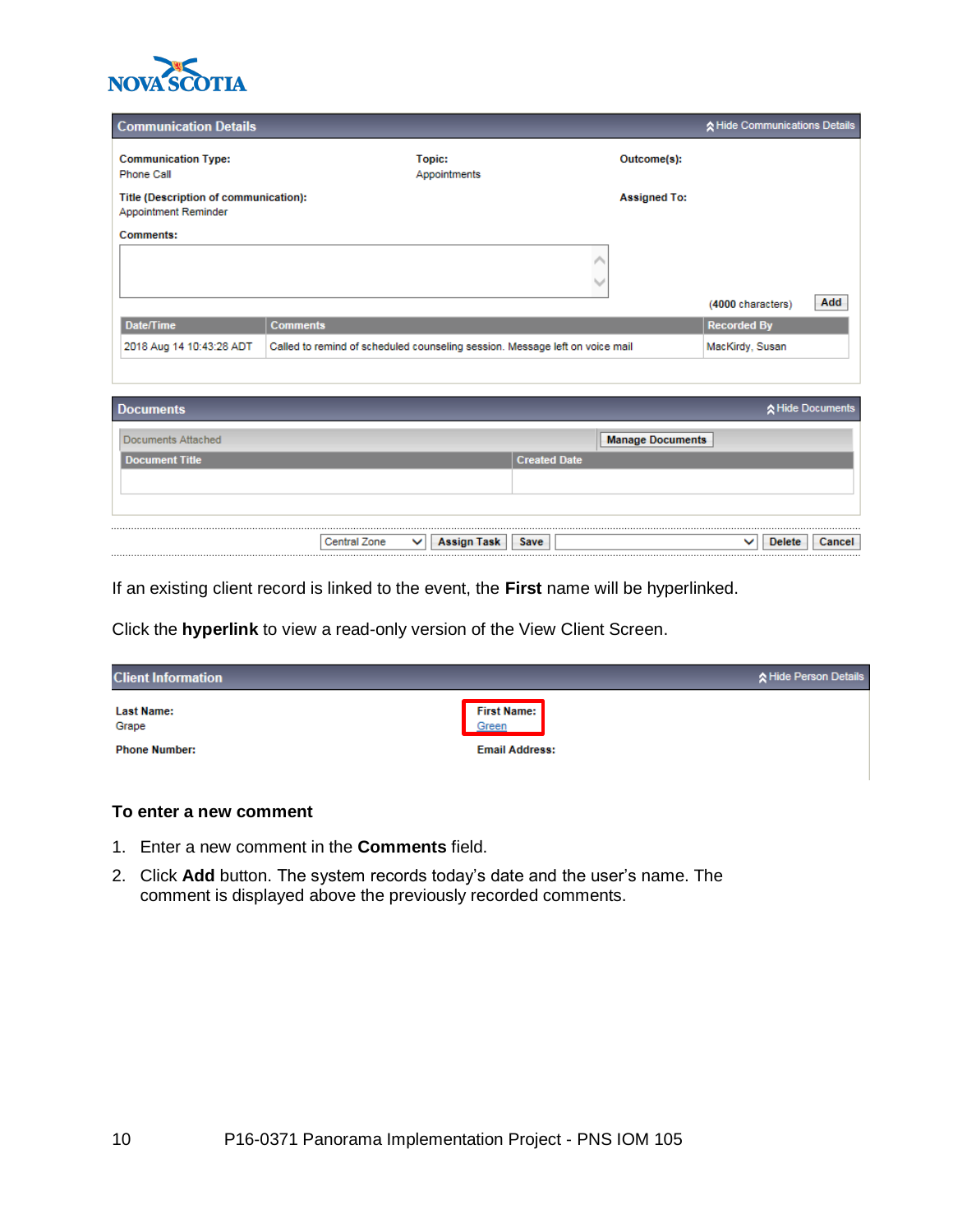

| <b>Communication Details</b>                                  |                                     |                                                                              |                                     | ☆ Hide Communications Details |     |
|---------------------------------------------------------------|-------------------------------------|------------------------------------------------------------------------------|-------------------------------------|-------------------------------|-----|
| <b>Communication Type:</b><br><b>Phone Call</b>               |                                     | Topic:<br>Appointments                                                       | Outcome(s):                         |                               |     |
| Title (Description of communication):<br>Appointment Reminder |                                     |                                                                              | <b>Assigned To:</b><br>Central Zone |                               |     |
| Comments:                                                     |                                     |                                                                              |                                     |                               |     |
|                                                               |                                     |                                                                              |                                     |                               |     |
|                                                               |                                     |                                                                              |                                     |                               |     |
|                                                               |                                     |                                                                              |                                     | (4000 characters)             | Add |
| Date/Time                                                     | <b>Comments</b>                     |                                                                              |                                     | <b>Recorded By</b>            |     |
| 2018 Aug 14 11:39:52 ADT                                      | Client missed scheduled appointment |                                                                              |                                     | MacKirdy, Susan               |     |
| 2018 Aug 14 10:43:28 ADT                                      |                                     | Called to remind of scheduled counseling session. Message left on voice mail |                                     | MacKirdy, Susan               |     |
|                                                               |                                     |                                                                              |                                     |                               |     |

#### 3. Click **Save** button

| <b>Communication Details</b>                                  |                                                                              |                               |                     |                                            | ☆ Hide Communications Details |                  |
|---------------------------------------------------------------|------------------------------------------------------------------------------|-------------------------------|---------------------|--------------------------------------------|-------------------------------|------------------|
| <b>Communication Type:</b><br><b>Phone Call</b>               |                                                                              | <b>Topic:</b><br>Appointments |                     | Outcome(s):                                |                               |                  |
| Title (Description of communication):<br>Appointment Reminder |                                                                              |                               |                     | <b>Assigned To:</b><br><b>Central Zone</b> |                               |                  |
| <b>Comments:</b>                                              |                                                                              |                               |                     |                                            |                               |                  |
|                                                               |                                                                              |                               | ∧<br>h,             |                                            |                               |                  |
|                                                               |                                                                              |                               |                     |                                            | (4000 characters)             | Add              |
| Date/Time                                                     | <b>Comments</b>                                                              |                               |                     |                                            | <b>Recorded By</b>            |                  |
| 2018 Aug 14 11:39:52 ADT                                      | Client missed scheduled appointment                                          |                               |                     |                                            | MacKirdy, Susan               |                  |
| 2018 Aug 14 10:43:28 ADT                                      | Called to remind of scheduled counseling session. Message left on voice mail |                               |                     |                                            | MacKirdy, Susan               |                  |
|                                                               |                                                                              |                               |                     |                                            |                               |                  |
|                                                               |                                                                              |                               |                     |                                            |                               |                  |
| <b>Documents</b>                                              |                                                                              |                               |                     |                                            |                               | ☆ Hide Documents |
| <b>Documents Attached</b>                                     |                                                                              |                               |                     | <b>Manage Documents</b>                    |                               |                  |
| <b>Document Title</b>                                         |                                                                              |                               | <b>Created Date</b> |                                            |                               |                  |
|                                                               |                                                                              |                               |                     |                                            |                               |                  |
|                                                               |                                                                              |                               |                     |                                            |                               |                  |
|                                                               |                                                                              |                               | .                   |                                            |                               |                  |
|                                                               | <b>Central Zone</b>                                                          | <b>Assign Task</b><br>◡       | Save<br>.           |                                            | <b>Delete</b>                 | Cancel           |

The system responds with a message that the event was successfully updated.

**Tip:** Unsaved changes can be cancelled and the user returned to the previous screen by clicking the **Cancel** button.

P16-0371 Panorama Implementation Project - PNS IOM 105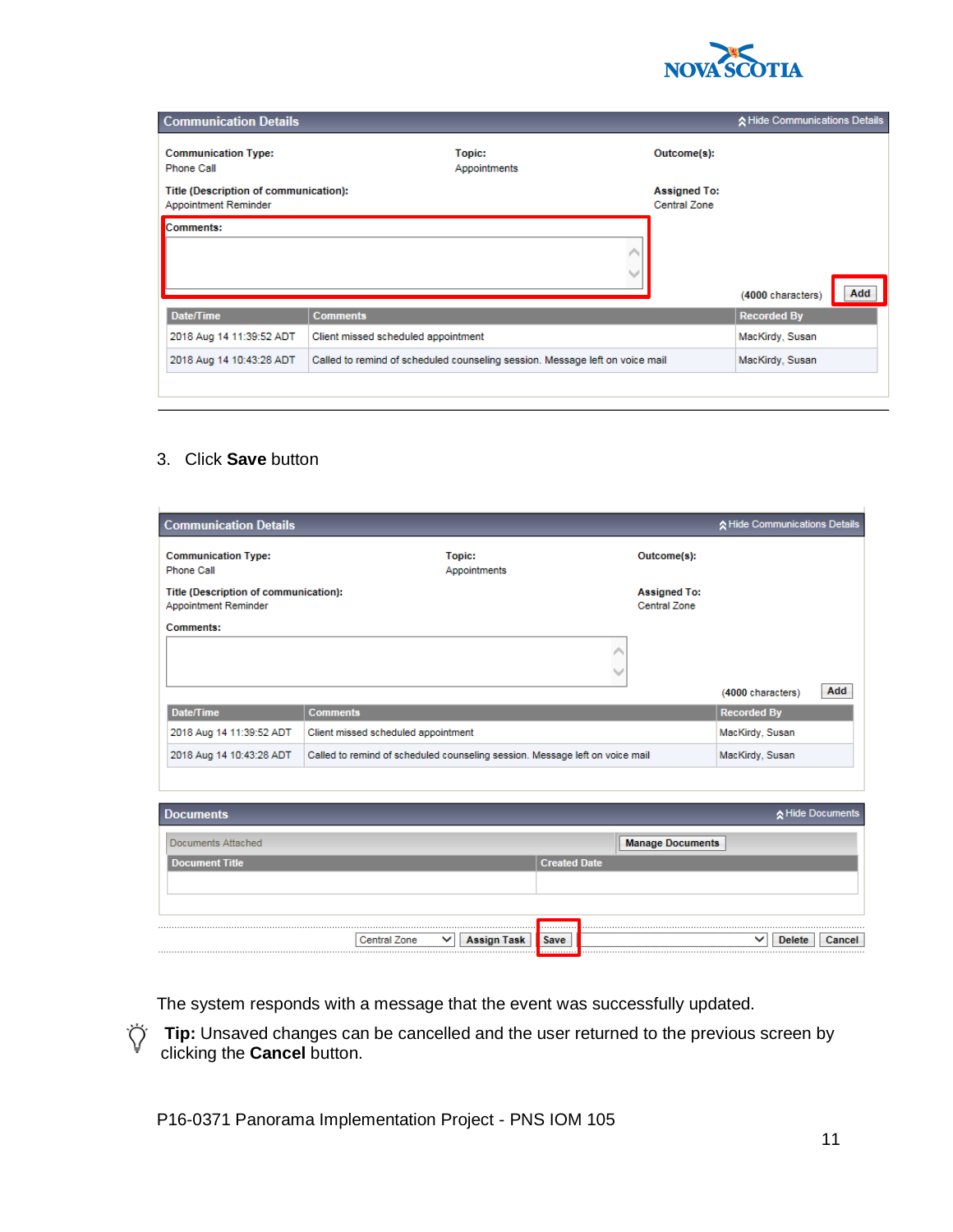

|                   | <b>Communication Event Details</b>                                  |                                                      |                                                | E             |
|-------------------|---------------------------------------------------------------------|------------------------------------------------------|------------------------------------------------|---------------|
| <b>Client ID:</b> |                                                                     | <b>Health Card No:</b>                               |                                                | <b>ACTIVE</b> |
| 204               | Name(Last, First Middle)/Gender:<br>Grape, Green / Male             |                                                      | Date of Birth / Age:<br>1988 Jul 01 / 30 years |               |
| Phone<br>Number:  | <b>Jurisdiction Info:</b>                                           | <b>Additional ID Type /</b><br><b>Additional ID:</b> |                                                |               |
| $-(-)$            | Department of Health and Wellness, Noval<br>Scotia Health Authority | Provincial health service<br>provider identifier / - |                                                |               |
|                   | <b>Communication Event Details</b>                                  |                                                      |                                                |               |
|                   | Communication Event was successfully updated.                       |                                                      |                                                |               |
|                   |                                                                     |                                                      |                                                |               |

#### **Attach a Document**

1. Click **Manage Documents** button.

| <b>Documents</b>      |                                                           | A Hide Documents        |
|-----------------------|-----------------------------------------------------------|-------------------------|
| Documents Attached    |                                                           | <b>Manage Documents</b> |
| <b>Document Title</b> |                                                           | <b>Created Date</b>     |
|                       |                                                           |                         |
|                       |                                                           |                         |
|                       |                                                           |                         |
|                       | <b>Central Zone</b><br><b>Assign Task</b><br>$\checkmark$ | Save<br>ັ<br>Delete     |

The Context Document screen is displayed.

- 2. Search for an existing document by entering a **Keyword** and clicking the **Search** button; or
- 3. Click **Add New** button to add a new document.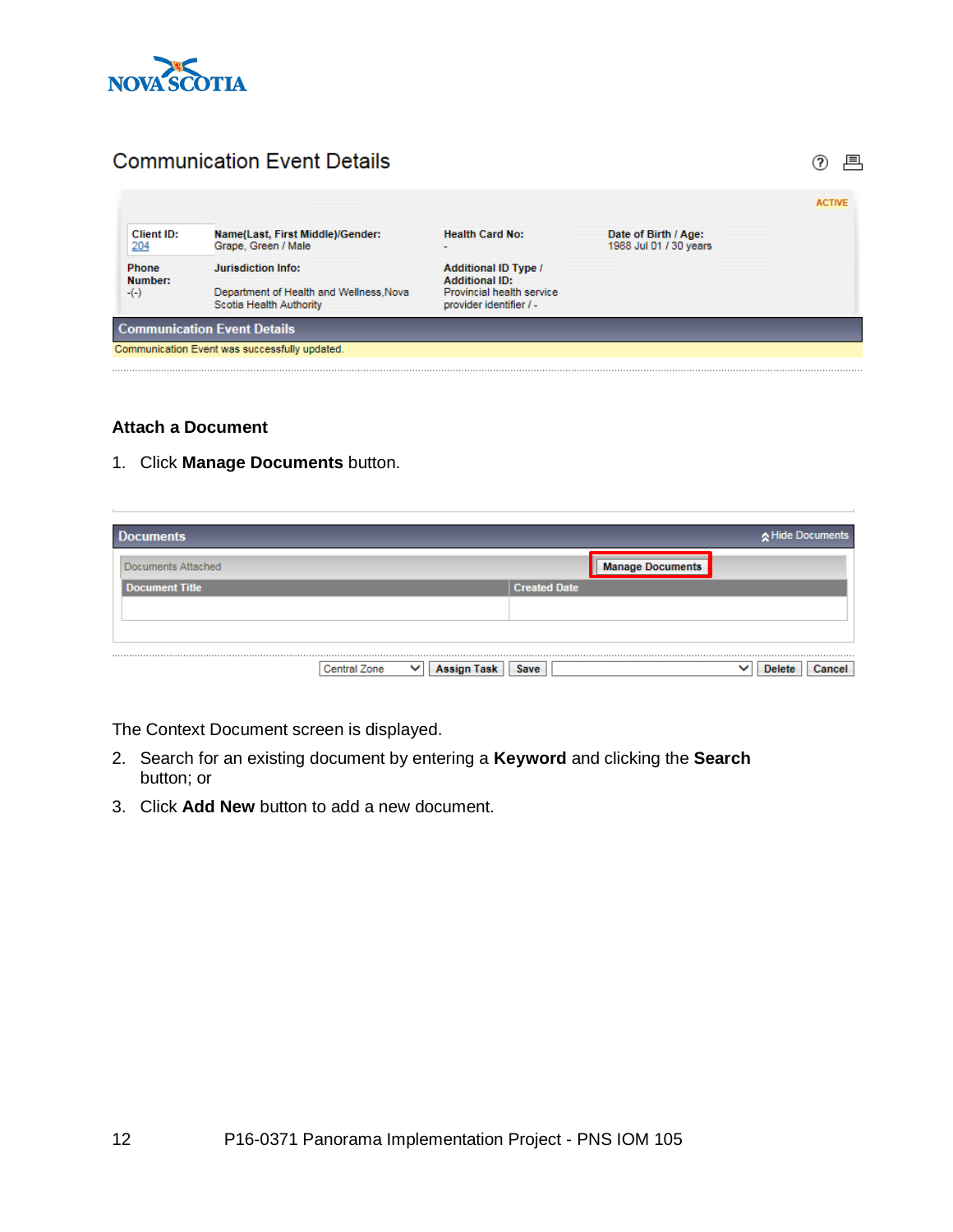

② 昌

## **Context Documents**

|                                                  |                                                                                                                                                       |                                                      |                                                | <b>ACTIVE</b>                                                             |
|--------------------------------------------------|-------------------------------------------------------------------------------------------------------------------------------------------------------|------------------------------------------------------|------------------------------------------------|---------------------------------------------------------------------------|
| Client ID:<br>204                                | Name(Last, First Middle)/Gender:<br>Grape, Green / Male                                                                                               | <b>Health Card No:</b>                               | Date of Birth / Age:<br>1988 Jul 01 / 30 years |                                                                           |
| <b>Phone</b><br>Number:                          | <b>Jurisdiction Info:</b>                                                                                                                             | <b>Additional ID Type /</b><br><b>Additional ID:</b> |                                                |                                                                           |
| $-(-)$                                           | Department of Health and Wellness, Noval<br>Scotia Health Authority                                                                                   | Provincial health service<br>provider identifier / - |                                                |                                                                           |
|                                                  | <b>Search Document Folders - Basic</b>                                                                                                                |                                                      |                                                | ☆ Hide Search                                                             |
| <b>Search</b><br><b>Documents</b><br>by keyword: | Enter Keywords to search. Leave search box empty to view all documents. Search will be performed on selected folder and its subfolders if applicable. |                                                      | Search                                         | Search results will appear in 'Document List' below.<br>Retrieve<br>Clear |
| <b>Document List</b>                             |                                                                                                                                                       |                                                      |                                                | ☆ Hide Document List                                                      |
| <b>Row Actions:</b>                              | <b>Delete</b><br><b>Select and Return</b>                                                                                                             |                                                      |                                                | <b>Add New</b>                                                            |
|                                                  | <b>Document Title</b><br>Size[KB]                                                                                                                     | <b>Posted By</b><br>Type                             | <b>Posted On</b>                               | <b>Description</b><br><b>Status</b>                                       |
| Total: 0                                         | $  \cdot  $ + Page 1 of 1 $  \cdot  $                                                                                                                 |                                                      |                                                | Ò<br>Jump to page:                                                        |

The **Document Management** Screen is displayed.

- 4. Browse for the applicable document.
- 5. Click **Upload File** button.
- 6. Enter **Document Title**.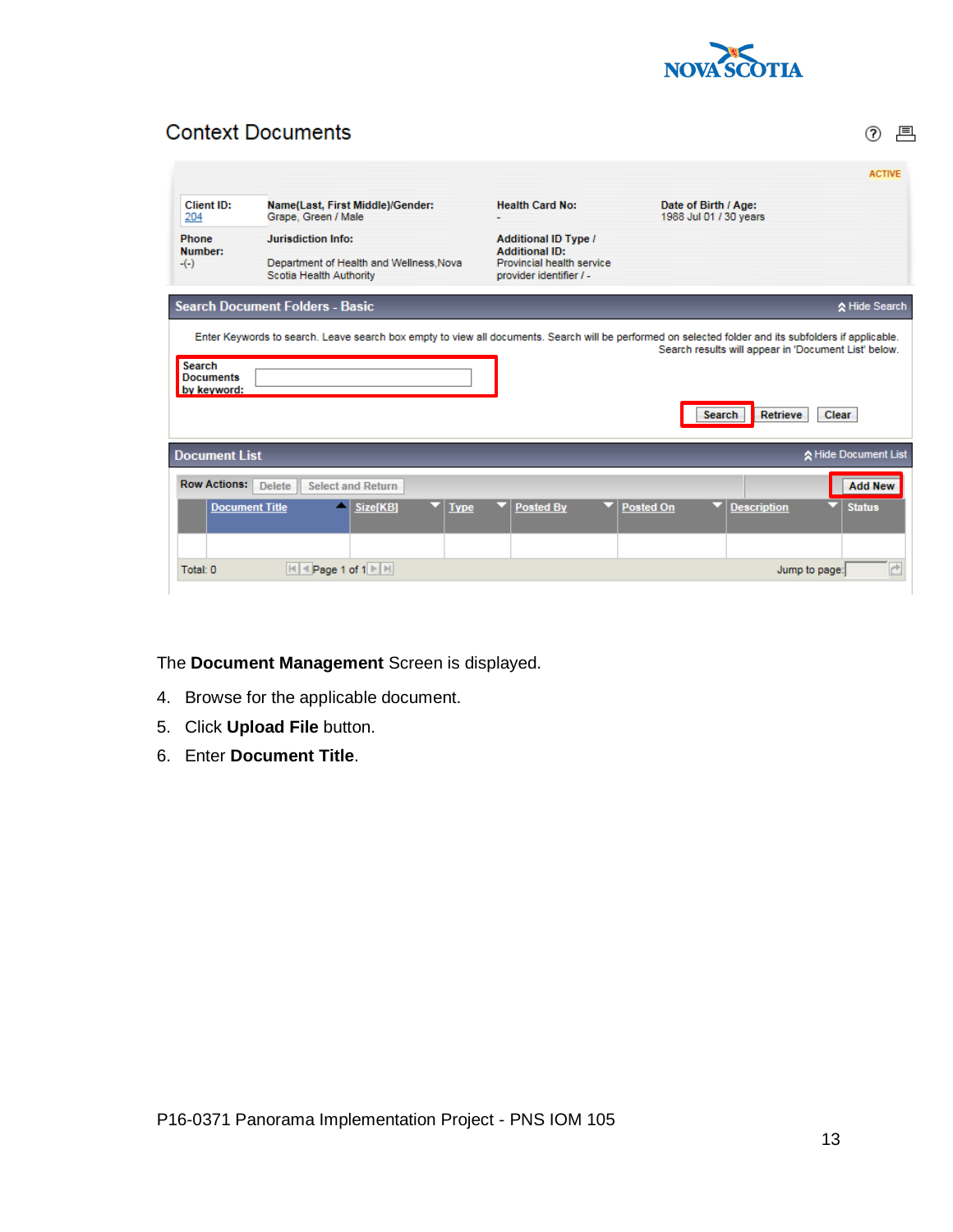

## Document Management

| Document Management                                                                                                  | (?)<br>具 |
|----------------------------------------------------------------------------------------------------------------------|----------|
| <b>Add New Document</b>                                                                                              |          |
| X Upload file before submitting changes                                                                              |          |
| * File name: WFs30\usr-home\mackirds<br><b>Upload File</b><br>Browse<br>File uploaded.                               |          |
| Selected Document:                                                                                                   |          |
| <b>Document The:</b><br><b>Test Document</b><br>×                                                                    |          |
| 囲<br>N 08<br>/14<br>噩<br>* Effective<br>2018<br>Expiration<br>Date:<br>Date:<br>dd<br>dd<br>mm<br>уууу<br>уууу<br>mm |          |
| v<br>Status: * active<br>Use CTRL key for multiple selections.                                                       |          |
| Add<br>Enter<br>Selected<br>Keyword:<br>Keywords:<br>Remove                                                          |          |
| Description:                                                                                                         |          |
| ∧                                                                                                                    |          |
| Document Added by: MacKirdy, Susan<br>on: 2018 Aug 14                                                                |          |
| Clear<br>Cancel<br><b>Submit</b>                                                                                     |          |

7. Click **Submit** button.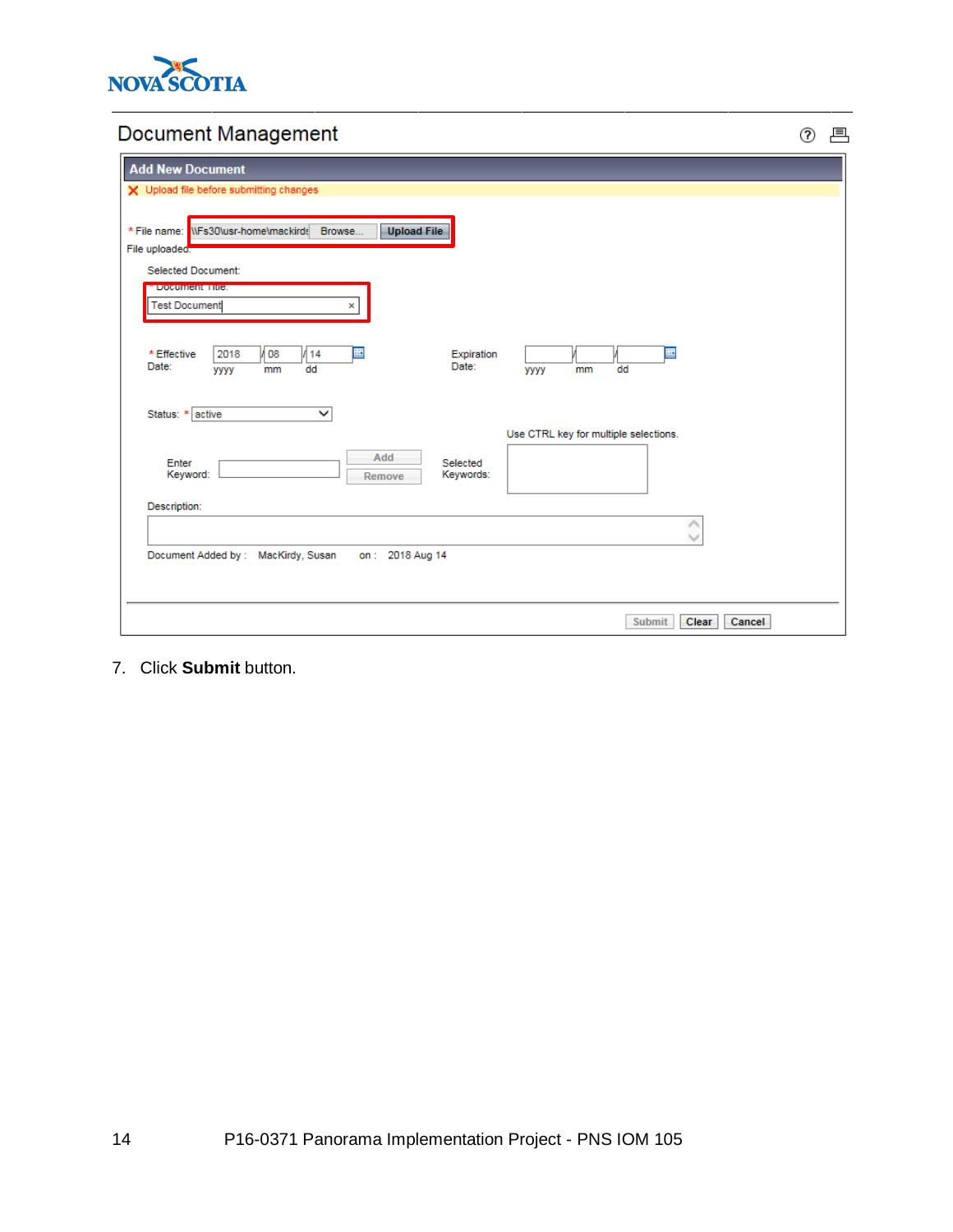

### Document Management

 $\overline{\phantom{0}}$ 

| <b>Add New Document</b>                                                                                              |
|----------------------------------------------------------------------------------------------------------------------|
|                                                                                                                      |
| <b>Upload File</b><br>* File name:<br>Browse                                                                         |
| File uploaded: Test File.docx                                                                                        |
| Selected Document:                                                                                                   |
| * Document Title:                                                                                                    |
| <b>Test Document</b>                                                                                                 |
|                                                                                                                      |
| 08 N<br>* Effective<br>2018<br>114<br>⊞<br>噩<br>Expiration<br>Date:<br>Date:<br>dd<br>dd<br>УУУУ<br>mm<br>УУУУ<br>mm |
| Status: * active<br>$\checkmark$<br>Use CTRL key for multiple selections.                                            |
| Add<br>Selected<br>Enter<br>Keyword:<br>Keywords:<br>Remove                                                          |
| Description:                                                                                                         |
|                                                                                                                      |
|                                                                                                                      |
| Document Added by: MacKirdy, Susan<br>on: 2018 Aug 14                                                                |
|                                                                                                                      |
|                                                                                                                      |
| <b>Submit</b><br>Clear<br>Cancel                                                                                     |
|                                                                                                                      |

The document is added to the Document List.

- 8. Select the document.
- 9. Click **Select and Return** button.

|                               | ☆ Hide Document List<br><b>Document List</b>                                |                            |                     |                                                                 |                     |                |                                                                                          |        |
|-------------------------------|-----------------------------------------------------------------------------|----------------------------|---------------------|-----------------------------------------------------------------|---------------------|----------------|------------------------------------------------------------------------------------------|--------|
|                               | <b>Row Actions:</b><br><b>Delete</b><br>Select and Return<br><b>Add New</b> |                            |                     |                                                                 |                     |                |                                                                                          |        |
|                               |                                                                             | Document  <br><b>Title</b> | <b>Size</b><br>[KB] | $\blacktriangledown$ Type                                       | Posted<br><b>By</b> | On             | $\blacktriangledown$ Posted $\blacktriangledown$ Description $\blacktriangledown$ Status |        |
|                               | √                                                                           | <b>Fest</b><br>Document    | 11.61               | VND.OPENXMLFORMATS-<br>OFFICEDOCUMENT.WORDPROCESSINGML.DOCUMENT | MacKirdy,<br>Susan  | 2018 Aug<br>14 |                                                                                          | active |
| Page 1 of 1      <br>Total: 1 |                                                                             |                            | Jump to page:       |                                                                 |                     |                |                                                                                          |        |

The document is added to the Communication Event.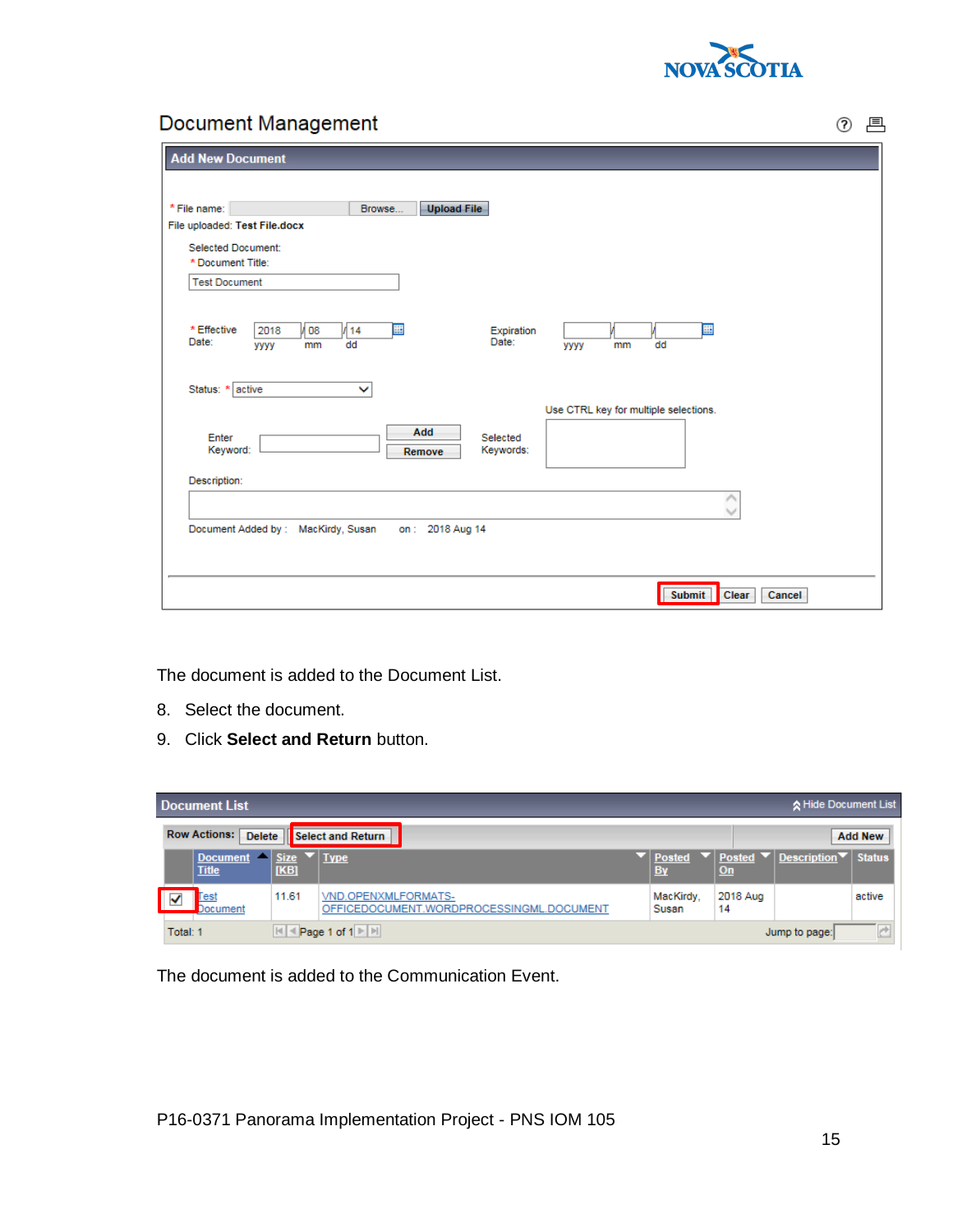

#### **Llear Documente**

| <b>User Documents</b>                                                                                                                                                                                                                                                                                                                                       | ?                                                     | 具                    |
|-------------------------------------------------------------------------------------------------------------------------------------------------------------------------------------------------------------------------------------------------------------------------------------------------------------------------------------------------------------|-------------------------------------------------------|----------------------|
| <b>Document Folders - Tree View</b>                                                                                                                                                                                                                                                                                                                         | Hide Document Folders - Tree View                     |                      |
| ڻ.<br><b>Create New Folder</b><br><b>Delete</b><br>由<br>MacKirdy, Susan                                                                                                                                                                                                                                                                                     |                                                       |                      |
| <b>Search Document Folders - Basic</b>                                                                                                                                                                                                                                                                                                                      |                                                       | ☆ Hide Search        |
| Enter Keywords to search. Leave search box empty to view all documents. Search will be performed on selected folder and its subfolders if applicable. Search<br><b>Selected</b><br>MacKirdy, Susan<br><b>Include History</b><br>Folder:<br><b>Search</b><br><b>Documents</b><br>by keyword:<br><b>Advanced Search</b><br>Clear<br><b>Search</b><br>Retrieve | results will appear in 'Document List' below.         |                      |
| <b>Document List</b>                                                                                                                                                                                                                                                                                                                                        |                                                       | ☆ Hide Document List |
| <b>Row Actions:</b><br><b>Select and Return</b><br><b>Delete</b><br>Move                                                                                                                                                                                                                                                                                    |                                                       | <b>Add New</b>       |
| Document <sup>4</sup><br>Version $\mathbf{v}$   Size $\mathbf{v}$   Type<br>Posted <sup>V</sup><br>Posted<br><b>Title</b><br>[KB]<br><b>By</b><br>On                                                                                                                                                                                                        | Description <sup>V</sup><br><b>Locked</b><br>(Yes/No) | <b>Status</b>        |
| 1<br>11.61<br>VND.OPENXMLFORMATS-<br>MacKirdy,<br>2018 Aug<br><b>Test File</b><br>√<br>OFFICEDOCUMENT.WORDPROCESSINGML.DOCUMENT<br>Susan<br>13                                                                                                                                                                                                              | No                                                    | active               |

 $\overline{\phantom{a}}$ 

#### **Assigning a Task**

1. Select the workgroup from the drop down at the **top** or **bottom** of the screen and click the **Assign Task** button.

|                   | <b>Communication Event Details</b>                                 |                                                                               |                                                | 戶                       |
|-------------------|--------------------------------------------------------------------|-------------------------------------------------------------------------------|------------------------------------------------|-------------------------|
|                   |                                                                    |                                                                               |                                                | <b>ACTIVE</b>           |
| Client ID:<br>204 | Name(Last, First Middle)/Gender:<br>Grape, Green / Male            | <b>Health Card No:</b>                                                        | Date of Birth / Age:<br>1988 Jul 01 / 30 years |                         |
| Phone             | <b>Jurisdiction Info:</b>                                          | <b>Additional ID Type /</b>                                                   |                                                |                         |
| Number:<br>$-(-)$ | Department of Health and Wellness, Nova<br>Scotia Health Authority | <b>Additional ID:</b><br>Provincial health service<br>provider identifier / - |                                                |                         |
|                   | <b>Communication Event Details</b>                                 |                                                                               |                                                |                         |
|                   | tral Zone<br>$\checkmark$                                          | <br><b>Assign Task</b><br>Save                                                |                                                | <b>Delete</b><br>Cancel |

The system creates a task using the Communication Event Title for the Task Description. The task is assigned to the selected workgroup as "Pending" and is linked directly to this communication event.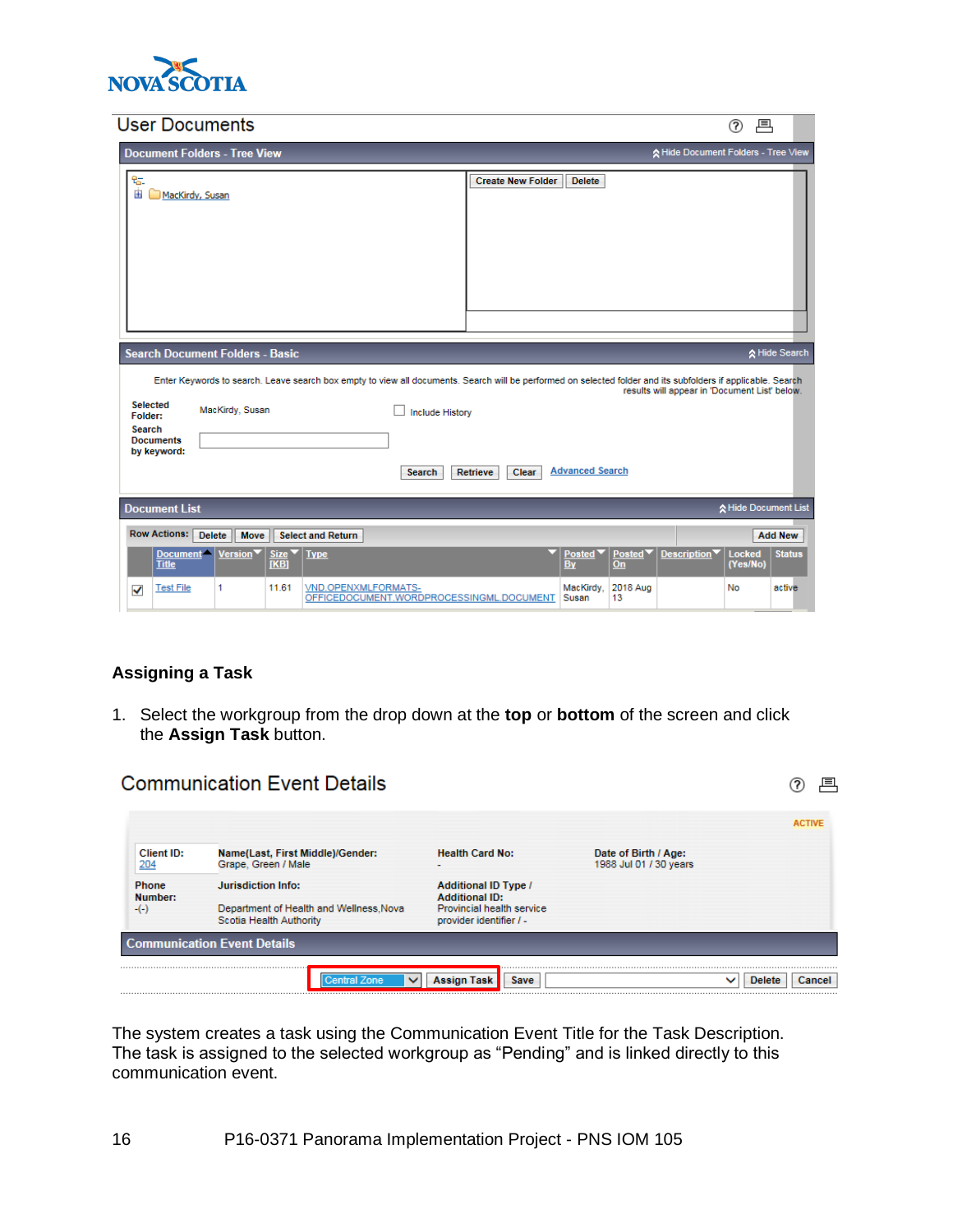

## <span id="page-20-0"></span>**1.4 Delete a Communication Event**

1. Select/open the Communication Event to be deleted by clicking the **Event Date/Time** hyperlink.

|             | <b>Event Date/Time</b>                                                                                      |          | Direction $\blacktriangledown$ Logged By | <b>Client</b><br><b>Information</b> | Comm<br><b>Type</b> | $\blacktriangledown$   Topic | Title                                    | <b>Documents</b>        |  |  |
|-------------|-------------------------------------------------------------------------------------------------------------|----------|------------------------------------------|-------------------------------------|---------------------|------------------------------|------------------------------------------|-------------------------|--|--|
| $\bigoplus$ | 2018 Aug 14 13:17<br><b>ADT</b>                                                                             | Inbound  | McClarty, Erin                           | ekmtest, client 2                   | Phone Call          | Enteric<br>Symptoms          | Sam has a bad<br>tummy                   |                         |  |  |
| $\oplus$    | 2018 Aug 14 13:15<br><u>ADT</u>                                                                             | Inbound  | McClarty, Erin                           | Sam                                 | Phone Call          | Enteric<br>Symptoms          | Enteric Symtoms -<br>maybe something     |                         |  |  |
| $\oplus$    | 2018 Aug 14 12:58<br><b>ADT</b>                                                                             | Inbound  | McClarty, Erin                           | ekmtest, test                       | Phone Call          | Appointments                 | Looking for this                         |                         |  |  |
| $\oplus$    | 2018 Aug 14 10:42<br>ADT                                                                                    | Outbound | MacKirdy,<br>Susan                       | Grape, Green                        | <b>Phone Call</b>   | Appointments                 | Appointment<br>Reminder                  | <b>Test</b><br>Document |  |  |
| $\oplus$    | 2018 Aug 14 10:29<br><u>ADT</u>                                                                             | Inbound  | MacKirdy.<br>Susan                       | Sam                                 | <b>Phone Call</b>   | Enteric<br>Symptoms          | General question<br>regarding<br>stomach |                         |  |  |
|             | P<br>Page 1 of 1 $\blacktriangleright$ $\blacktriangleright$<br>$ \mathbf{q} $<br>Total: 5<br>Jump to page: |          |                                          |                                     |                     |                              |                                          |                         |  |  |

- 2. Select the **Reason for Deletion** from the drop down.
- 3. Click the **Delete** button.

| <b>Documents</b>   |                     |                                    |                         |              |               | ☆ Hide Documents |
|--------------------|---------------------|------------------------------------|-------------------------|--------------|---------------|------------------|
| Documents Attached |                     |                                    | <b>Manage Documents</b> |              |               |                  |
| Document Title     | <b>Created Date</b> |                                    |                         |              |               |                  |
|                    |                     |                                    |                         |              |               |                  |
|                    |                     |                                    |                         |              |               |                  |
|                    |                     |                                    |                         |              |               | .                |
|                    | <b>Central Zone</b> | <b>Assign Task</b><br>$\checkmark$ | Save                    | $\checkmark$ | <b>Delete</b> | Cancel           |

The system prompts the user to confirm.

The communication event is deleted and the **Communication Log** screen is displayed.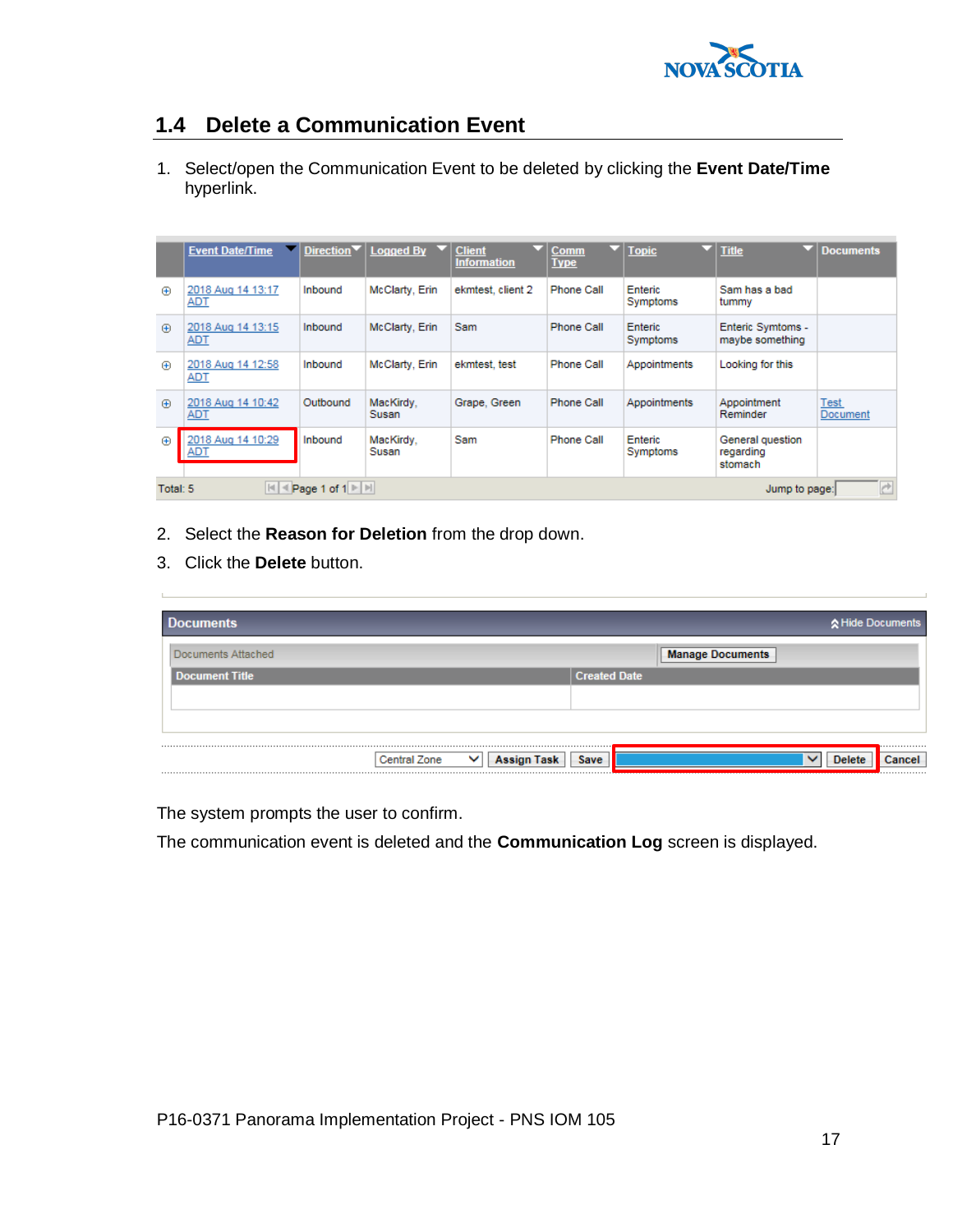

# <span id="page-21-0"></span>**2 USER DOCUMENTS**

The User Documents screen supports the management of documents not directly associated to system records (i.e. context documents). The screen displays a user's personal folder and a user can add, view or delete documents in their personal folder, any folders created by the user, and some workgroup folders.

Files located in the user's folder are displayed in the document list at the bottom of the screen.

### <span id="page-21-1"></span>**2.1 User Documents Screen**

To access the User Documents screen

- 1. Go to the Left-Hand Navigation menu.
- 2. Under the Document Management section, select **User Documents**.



The **User Documents** screen is displayed..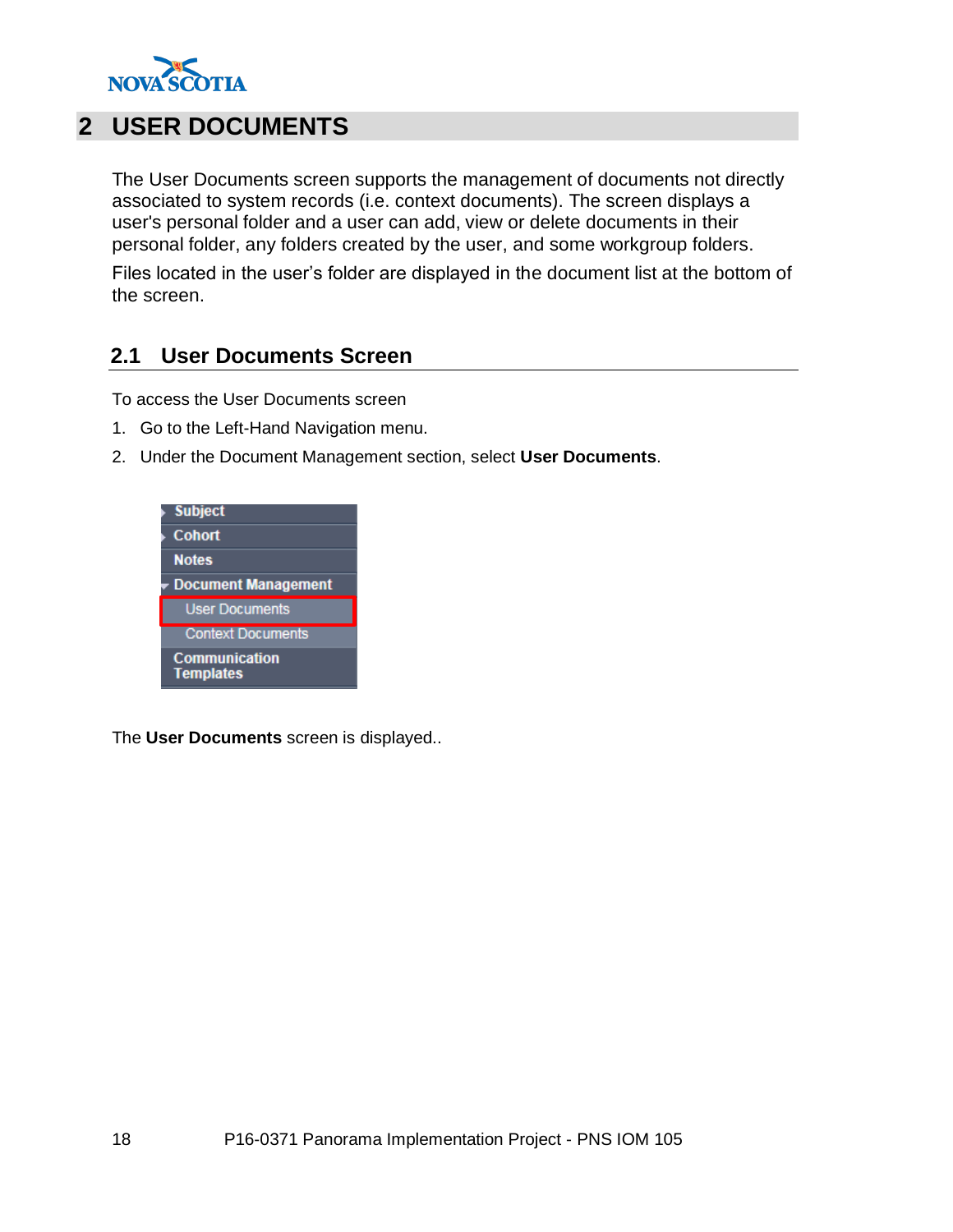

| <b>User Documents</b>                                                                                       | 具<br>(?)                                                                                                                                                                                                                                                                               |  |  |  |  |  |  |
|-------------------------------------------------------------------------------------------------------------|----------------------------------------------------------------------------------------------------------------------------------------------------------------------------------------------------------------------------------------------------------------------------------------|--|--|--|--|--|--|
| <b>Document Folders - Tree View</b>                                                                         | A Hide Document Folders - Tree View                                                                                                                                                                                                                                                    |  |  |  |  |  |  |
| 없.<br>由<br>MacKirdy, Susan                                                                                  | <b>Create New Folder</b><br><b>Delete</b>                                                                                                                                                                                                                                              |  |  |  |  |  |  |
|                                                                                                             |                                                                                                                                                                                                                                                                                        |  |  |  |  |  |  |
| <b>Search Document Folders - Basic</b>                                                                      | ☆ Hide Search                                                                                                                                                                                                                                                                          |  |  |  |  |  |  |
| <b>Selected</b><br>MacKirdy, Susan<br>Folder:<br><b>Search</b><br><b>Documents</b><br>by keyword:<br>Search | Enter Keywords to search. Leave search box empty to view all documents. Search will be performed on selected folder and its subfolders if applicable. Search<br>results will appear in 'Document List' below.<br><b>Include History</b><br><b>Advanced Search</b><br>Clear<br>Retrieve |  |  |  |  |  |  |
| <b>Document List</b>                                                                                        | ☆ Hide Document List                                                                                                                                                                                                                                                                   |  |  |  |  |  |  |
| <b>Row Actions:</b><br>Delete Move                                                                          | <b>Add New</b>                                                                                                                                                                                                                                                                         |  |  |  |  |  |  |
| Version <sup>V</sup><br>Document <sup>4</sup><br>Size<br><b>Type</b><br><b>Title</b><br>[KB]                | <b>Locked</b><br><b>Status</b><br><b>Posted</b><br>Description <sup>V</sup><br><b>Posted</b><br><b>By</b><br>(Yes/No)<br>On                                                                                                                                                            |  |  |  |  |  |  |
| 11.61<br>VND.OPENXMLFORMATS-<br><b>Test File</b><br>1<br>OFFICEDOCUMENT.WORDPROCESSINGML.DOCUMENT           | MacKirdy.<br>2018 Aug<br><b>No</b><br>active<br>Susan<br>13                                                                                                                                                                                                                            |  |  |  |  |  |  |
| $  \cdot  $ < Page 1 of 1 $  \cdot  $<br>Total: 1                                                           | e<br>Jump to page:                                                                                                                                                                                                                                                                     |  |  |  |  |  |  |

## <span id="page-22-1"></span><span id="page-22-0"></span>**2.2 Documents Folder - Tree View**

#### *2.2.1 Create New Folder*

1. Select the Folder under which the new folder will be created.

The system **bolds** the folder name.

2. Click **Create New Folder** button.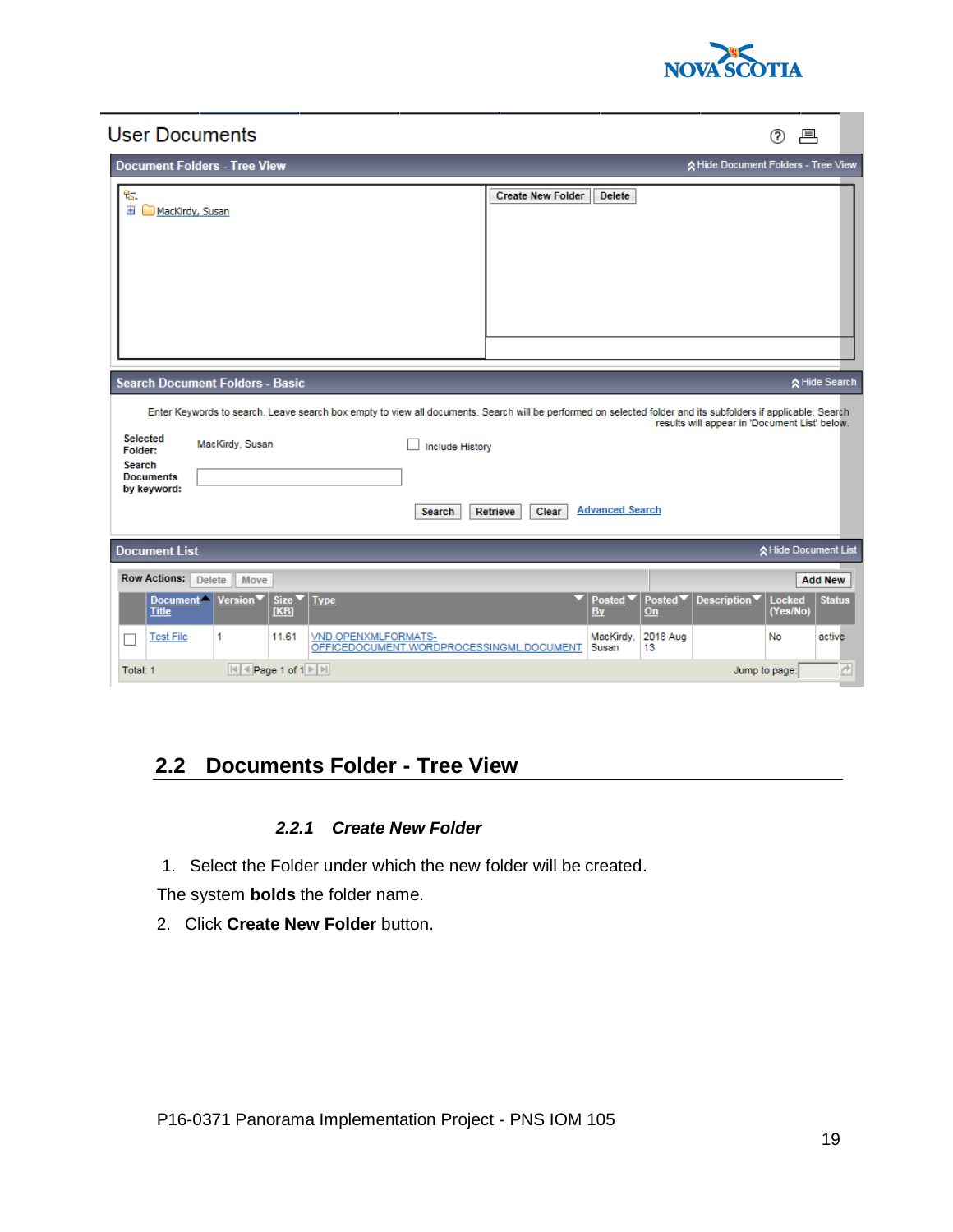

### **Jean Dooumante**

| <b>Jser Documents</b>                                |                          |               | 具<br>(?)                            |
|------------------------------------------------------|--------------------------|---------------|-------------------------------------|
| <b>Document Folders - Tree View</b>                  |                          |               | A Hide Document Folders - Tree View |
| 얺.<br>Ė<br>MacKirdy, Susan<br><b>Workgroups</b><br>ш | <b>Create New Folder</b> | <b>Delete</b> |                                     |

- 3. The **Create New Folder** modal is displayed.
- 4. Enter **New Folder Name**
- 5. Click **Create** button.

## Document Management

| <b>Create New Folder</b><br><b>☆ Folder</b>          |                                                                   |  |  |  |  |  |  |
|------------------------------------------------------|-------------------------------------------------------------------|--|--|--|--|--|--|
| <b>Enter New Folder name:</b><br>Reference Documents | New folder will be created in selected folder<br>Cancel<br>Create |  |  |  |  |  |  |

② 昌

The system creates the new folder.

| <b>User Documents</b>                                                      | 冎<br>(?)                                  |
|----------------------------------------------------------------------------|-------------------------------------------|
| <b>Document Folders - Tree View</b>                                        | ☆ Hide Document Folders - Tree View       |
| 85.<br>Ė<br>MacKirdy, Susan<br>Reference Documents<br><b>ED WORKGroups</b> | <b>Create New Folder</b><br><b>Delete</b> |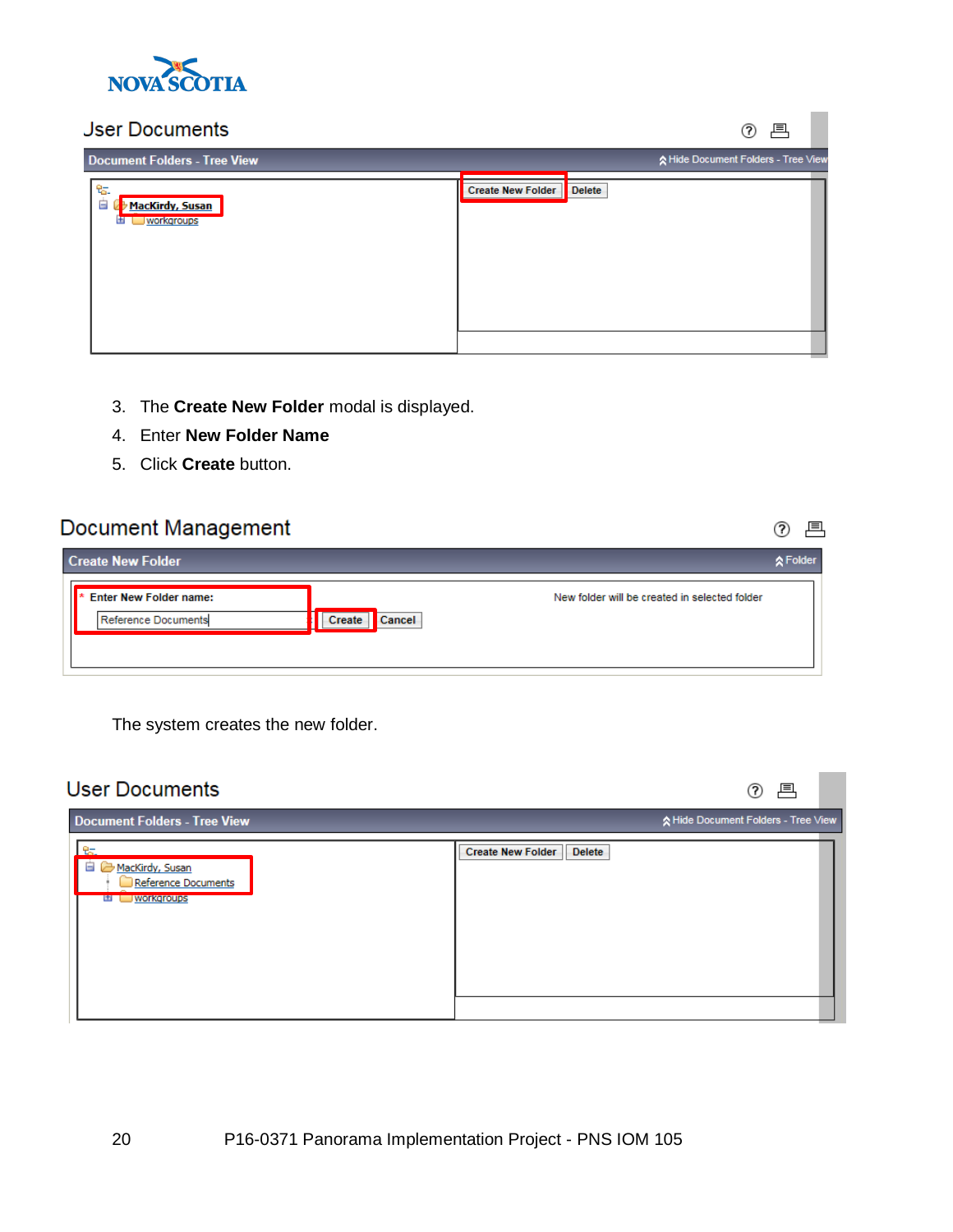

#### *2.2.2 Delete Folder*

- <span id="page-24-0"></span>1. Select the Folder to be deleted.
- The system **bolds** the folder name.
- 2. Click **Delete** button.

# **User Documents** ⑦ 具 **Document Folders - Tree View** ☆ Hide Document Folders - Tree View **Create New Folder** Delete ಜ 白 (B-Ma Reference Documents workgroups

<span id="page-24-1"></span>The system deletes the selected folder.

## **2.3 Search User Documents**

- 1. In the **Document Folders - Tree View section**, click the **+ icon** beside each folder to expand the folder structure.
- 2. Select a folder.

The Selected Folder field name is shown in the Search Documents Folders - Basic section. All documents within the selected folder are displayed in the Document List section.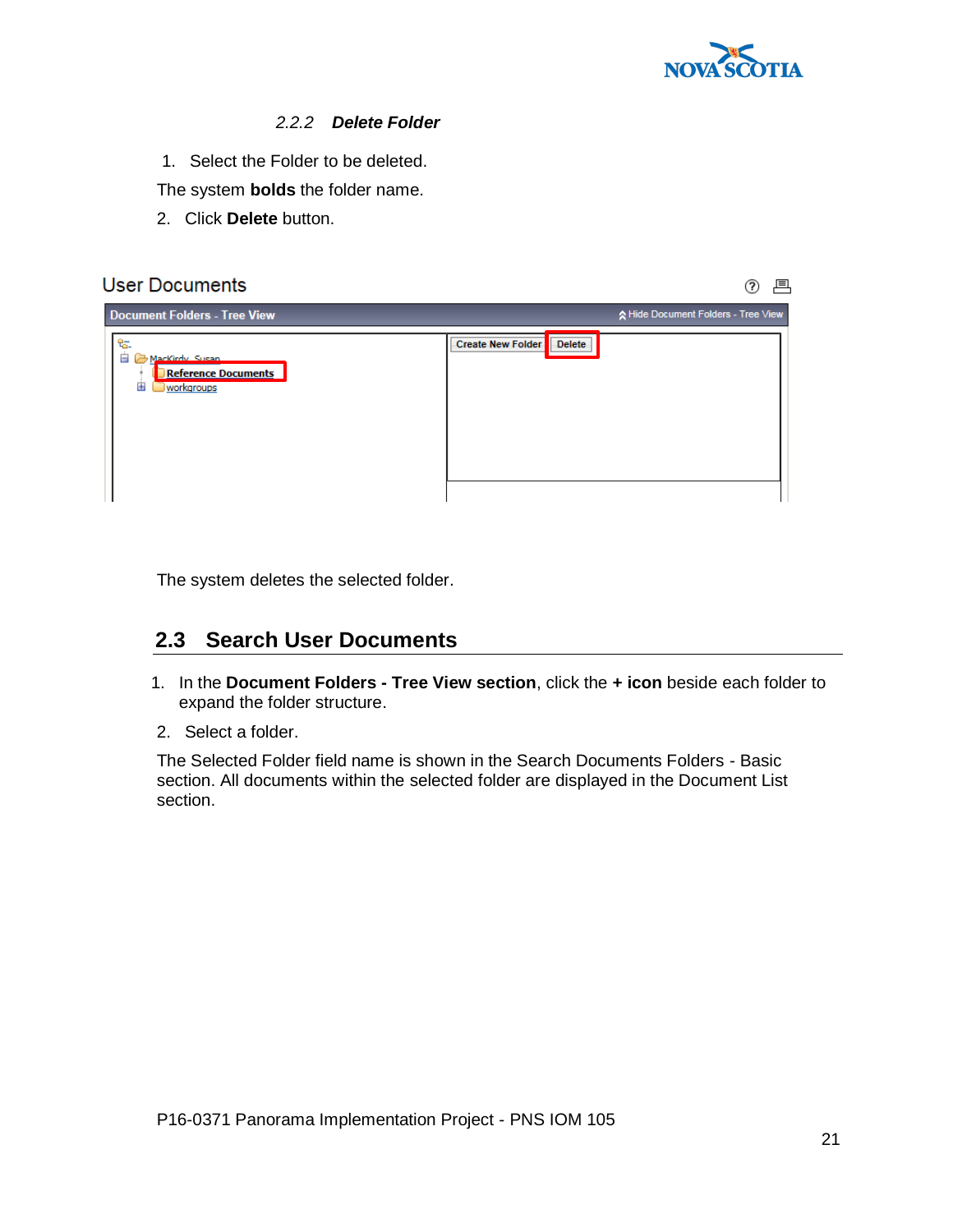

#### **Liser Documents**

| טווסוווודוווט וסכט                                                                                                                                                                                                                                                                                                                                                                                          | ৩<br>$\overline{\phantom{a}}$                                                                                                             |  |  |  |  |  |  |
|-------------------------------------------------------------------------------------------------------------------------------------------------------------------------------------------------------------------------------------------------------------------------------------------------------------------------------------------------------------------------------------------------------------|-------------------------------------------------------------------------------------------------------------------------------------------|--|--|--|--|--|--|
| <b>Document Folders - Tree View</b>                                                                                                                                                                                                                                                                                                                                                                         | ☆ Hide Document Folders - Tree View                                                                                                       |  |  |  |  |  |  |
| 얺.<br>Ė<br><b>MacKirdy, Susan</b><br>workgroups<br>ш                                                                                                                                                                                                                                                                                                                                                        | <b>Create New Folder</b><br><b>Delete</b>                                                                                                 |  |  |  |  |  |  |
|                                                                                                                                                                                                                                                                                                                                                                                                             |                                                                                                                                           |  |  |  |  |  |  |
| <b>Search Document Folders - Basic</b>                                                                                                                                                                                                                                                                                                                                                                      | ☆ Hide Search                                                                                                                             |  |  |  |  |  |  |
| Enter Keywords to search. Leave search box empty to view all documents. Search will be performed on selected folder and its subfolders if applicable. Search<br>results will appear in 'Document List' below.<br><b>Selected</b><br>MacKirdy, Susan<br><b>Include History</b><br>Folder:<br>Search<br>Test<br><b>Documents</b><br>×<br>by keyword:<br><b>Advanced Search</b><br>Clear<br>Search<br>Retrieve |                                                                                                                                           |  |  |  |  |  |  |
| <b>Document List</b>                                                                                                                                                                                                                                                                                                                                                                                        | ☆ Hide Document List                                                                                                                      |  |  |  |  |  |  |
| <b>Row Actions:</b><br>Delete Move                                                                                                                                                                                                                                                                                                                                                                          | <b>Add New</b>                                                                                                                            |  |  |  |  |  |  |
| Document <sup>4</sup><br><b>Size</b><br><b>Type</b><br>Version <sup>V</sup><br><b>Title</b><br><b>[KB]</b><br><b>Test File</b><br>1<br>11.61<br>VND.OPENXMLFORMATS-                                                                                                                                                                                                                                         | <b>Status</b><br><b>Locked</b><br>Posted<br>Posted<br><b>Description</b><br>By<br>On<br>(Yes/No)<br>2018 Aug<br>active<br>MacKirdy.<br>No |  |  |  |  |  |  |
| OFFICEDOCUMENT.WORDPROCESSINGML.DOCUMENT<br>$ \cdot $ $\cdot$ Page 1 of 1 $ \cdot $<br>Total: 1                                                                                                                                                                                                                                                                                                             | Susan<br>13<br>$\rightarrow$<br>Jump to page:                                                                                             |  |  |  |  |  |  |

 $\widehat{\phantom{a}}$  $\equiv$ 

3. To narrow the search, enter keyword(s) in the **Search Documents by Keyword** field.

**Tip**: Using the **Search Document by Keyword** field is dependent on keywords being identified by the user when adding a new document.

4. Click **Search** button.

Documents matching the keyword search are shown in the Document List section.

- Ő **Tip**: Enter single words separated by a space. For example, 'dog cat' will retrieve all documents that contain the word 'dog' or 'cat'.
- 5. Optionally check the **Include Histor**y checkbox to include previous versions of the document in the search.
- **Tip**: To retrieve search criteria, click **Retrieve** button. The screen is updated with the Ő search criteria last entered/selected the last time the user performed a search for the current Panorama session.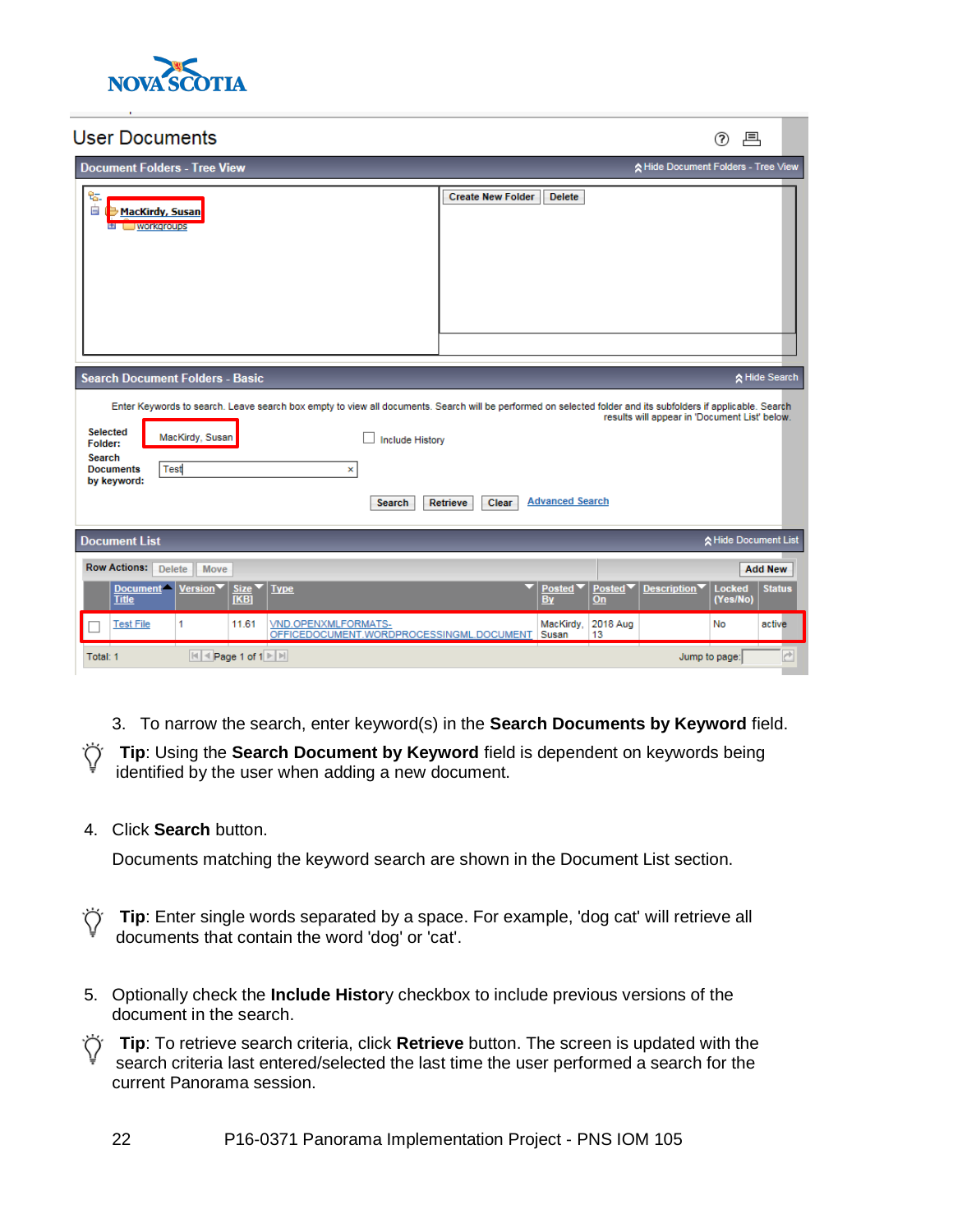

**Tip**: To clear search criteria, click **Clear** button.

## <span id="page-26-0"></span>**2.4 Add User Document**

To add a new user document

1. Click **Add New** button

| ☆ Hide Document List<br><b>Document List</b>                     |                                                |  |       |                                                                 |                    |                |                                                       |          |                |
|------------------------------------------------------------------|------------------------------------------------|--|-------|-----------------------------------------------------------------|--------------------|----------------|-------------------------------------------------------|----------|----------------|
| <b>Row Actions:</b><br>Delete Move                               |                                                |  |       |                                                                 |                    |                |                                                       |          | <b>Add New</b> |
|                                                                  | Document Version V Size V Type<br><b>Title</b> |  | [KB]  |                                                                 | <b>By</b>          | On             | Posted ▼   Posted ▼   Description ▼   Locked   Status | (Yes/No) |                |
|                                                                  | <b>Test File</b>                               |  | 11.61 | VND.OPENXMLFORMATS-<br>OFFICEDOCUMENT.WORDPROCESSINGML.DOCUMENT | MacKirdy.<br>Susan | 2018 Aug<br>13 |                                                       | No       | active         |
| Page 1 of 1      <br>$ \mathbf{q} $<br>Total: 1<br>Jump to page: |                                                |  |       |                                                                 |                    |                |                                                       |          |                |

The Document Management screen is displayed.

- 2. Click **Browse** button to search for the applicable document.
- 3. Click **Upload File** button.
- 4. Enter **Document Title**.
- 5. Update **Effective Date** if required. Default is current date.
- 6. Add **Expiration Date** if required.
- 7. Change **Status** if necessary. Default is "active".
- 8. If desired, enter **Keyword**(s) to assist with searches. Click **Add** button.
- 9. Add **Description**
- 10. Enter **Comments** if desired.
- 11. Click **Submit** button.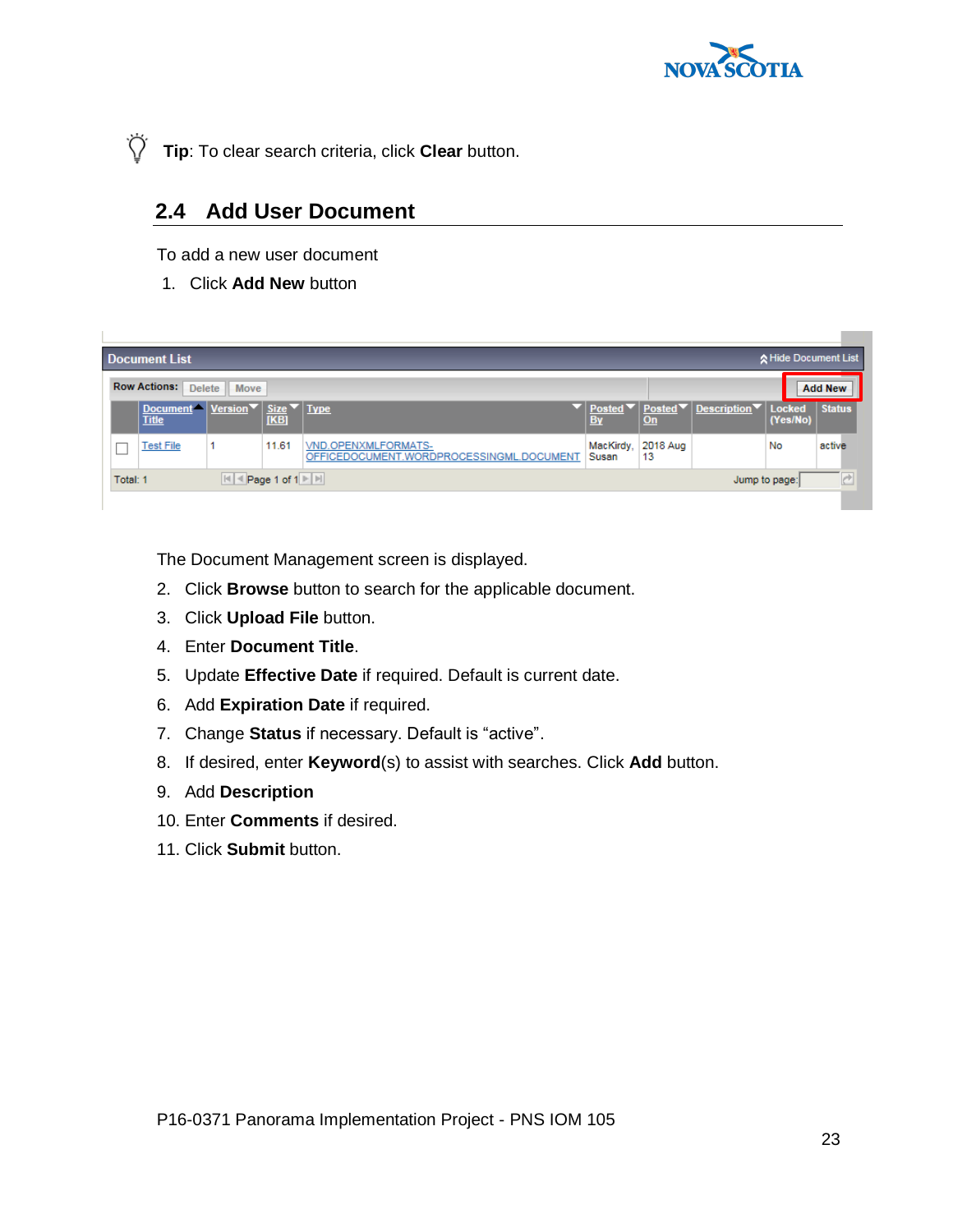

# Document Management

② 昌

| <b>Add New Document</b>                                                                                                                                                                                                                                 |
|---------------------------------------------------------------------------------------------------------------------------------------------------------------------------------------------------------------------------------------------------------|
| Add New Document to Folder: MacKirdy, Susan<br>Use tree view above to select a different folder.                                                                                                                                                        |
| <b>Upload File</b><br>* File name:<br>Browse<br>File uploaded: Test Document 2.docx<br>Selected Document:<br>* Document Title:<br>Expiration<br>2018<br>08<br>17<br>* Effective<br>Date:<br>Date:<br>dd<br>dd<br><b>vvvv</b><br>mm<br><b>YYYY</b><br>mm |
| Status: * active<br>Lock Document<br>Use CTRL key for multiple selections.<br>Test<br>Add<br>Selected<br>Enter<br>Keywords:<br>Keyword:<br>Remove                                                                                                       |
| Description:<br>This is a test document<br>A state at the<br><b>A Automatical</b><br>0.0000                                                                                                                                                             |
| ☆ Hide Comments<br><b>Comments:</b>                                                                                                                                                                                                                     |
| Comments<br>This is a test document                                                                                                                                                                                                                     |
| <b>Submit</b><br>Clear<br>Cancel                                                                                                                                                                                                                        |

<span id="page-27-0"></span>The document is added to the **Document List**.

#### *2.4.1 Open User Document*

1. Click **Document Title** hyperlink.

| ☆ Hide Document List<br>Document List        |                                                      |                                  |                                     |                                                                 |                                                    |                |                                                                      |                           |                |
|----------------------------------------------|------------------------------------------------------|----------------------------------|-------------------------------------|-----------------------------------------------------------------|----------------------------------------------------|----------------|----------------------------------------------------------------------|---------------------------|----------------|
| <b>Row Actions:</b><br><b>Delete</b><br>Move |                                                      |                                  |                                     |                                                                 |                                                    |                |                                                                      |                           | <b>Add New</b> |
|                                              | Document <sup>4</sup><br><b>Title</b>                | $ V$ ersion $\blacktriangledown$ | $Size \nightharpoonup$ Type<br>[KB] |                                                                 | $ $ Posted $\blacktriangledown$<br>$\overline{By}$ | On             | $\vert$ Posted $\blacktriangledown$ Description $\blacktriangledown$ | <b>Locked</b><br>(Yes/No) | <b>Status</b>  |
|                                              | $Test$ #2                                            |                                  | 11.61                               | VND.OPENXMLFORMATS-<br>OFFICEDOCUMENT.WORDPROCESSINGML.DOCUMENT | MacKirdy.<br>Susan                                 | 2018 Aug<br>17 | This is a test<br>docu                                               | No                        | active         |
|                                              | Test File                                            |                                  | 11.61                               | VND.OPENXMLFORMATS-<br>OFFICEDOCUMENT.WORDPROCESSINGML.DOCUMENT | MacKirdy.<br>Susan                                 | 2018 Aug<br>13 |                                                                      | No                        | active         |
|                                              | Page 1 of $1$          <br>Total: 2<br>Jump to page: |                                  |                                     |                                                                 |                                                    |                | e                                                                    |                           |                |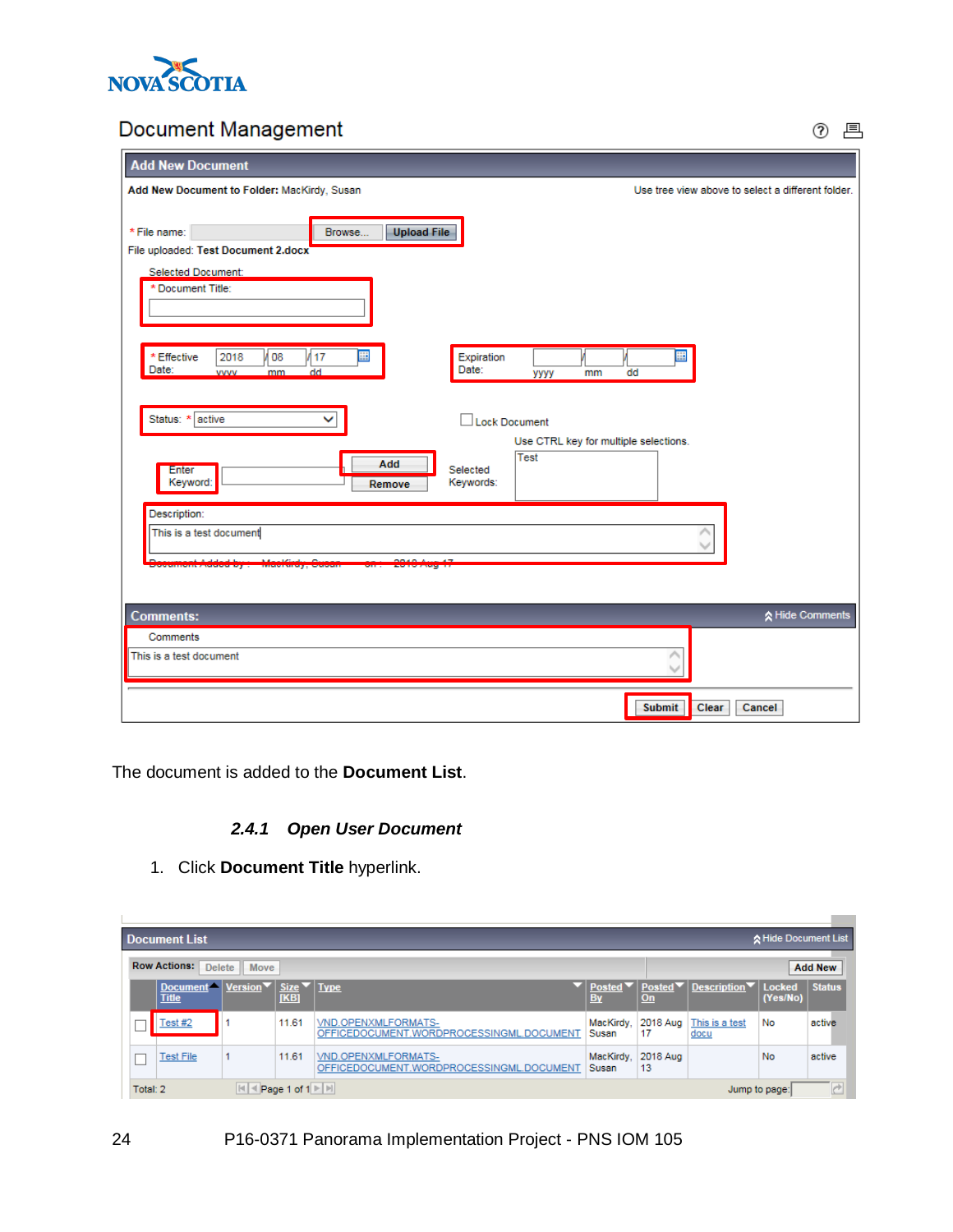

#### *2.4.2 Move User Document*

- <span id="page-28-0"></span>1. Select document from **Document List**.
- 2. Click **Move** button.

|                                                                           | <b>Document List</b><br>☆ Hide Document List        |                                       |                                               |       |                                                                 |                                                                                               |                |                                  |                    |                |
|---------------------------------------------------------------------------|-----------------------------------------------------|---------------------------------------|-----------------------------------------------|-------|-----------------------------------------------------------------|-----------------------------------------------------------------------------------------------|----------------|----------------------------------|--------------------|----------------|
|                                                                           | <b>Row Actions:</b><br><b>Move</b><br><b>Delete</b> |                                       |                                               |       |                                                                 |                                                                                               |                |                                  |                    | <b>Add New</b> |
|                                                                           |                                                     | Document <sup>*</sup><br><b>Title</b> | $ Version$   Size $\blacktriangledown$   Type | [KB]  |                                                                 | $\blacktriangledown$   Posted $\blacktriangledown$   Posted $\blacktriangledown$<br><b>By</b> | On             | Description $\blacktriangledown$ | Locked<br>(Yes/No) | <b>Status</b>  |
|                                                                           | $\blacktriangledown$                                | Test #2                               |                                               | 11.61 | VND.OPENXMLFORMATS-<br>OFFICEDOCUMENT.WORDPROCESSINGML.DOCUMENT | MacKirdy.<br>Susan                                                                            | 2018 Aug<br>17 | This is a test<br>docu           | No                 | active         |
|                                                                           |                                                     | <b>Test File</b>                      |                                               | 11.61 | VND.OPENXMLFORMATS-<br>OFFICEDOCUMENT.WORDPROCESSINGML.DOCUMENT | MacKirdy.<br>Susan                                                                            | 2018 Aug<br>13 |                                  | No                 | active         |
| Page 1 of $1$ $\parallel$ $\parallel$<br> A <br>Total: 2<br>Jump to page: |                                                     |                                       |                                               |       |                                                                 |                                                                                               | è              |                                  |                    |                |

The Move Document modal is displayed,

- 3. Click **Folder** name to which the document will be moved.
- 4. Click **Move** button.

# Document Management

| <b>Move Document:</b>                         |                              |                                                             |                                     |                  |
|-----------------------------------------------|------------------------------|-------------------------------------------------------------|-------------------------------------|------------------|
| Selected Documents to move:                   |                              |                                                             |                                     |                  |
| <b>Document Title</b>                         | Size[KB]   Type              |                                                             | Posted By                           | <b>Posted On</b> |
| Test#2                                        | 11.61                        | VND.OPENXMLFORMATS-OFFICEDOCUMENT.WORDPROCESSINGML.DOCUMENT | MacKirdy, Susan                     | 2018 Aug 17      |
| Move Documents to Folder:                     |                              |                                                             | Select Folder to move documents to. |                  |
| ڻ.<br>Ė<br>MacKirdy, Susan<br>workgroups<br>击 | <b>Test Documents Folder</b> |                                                             |                                     |                  |
|                                               |                              |                                                             | Move                                | Cancel           |

The system will prompt the user to confirm.

5. Click **OK** to continue.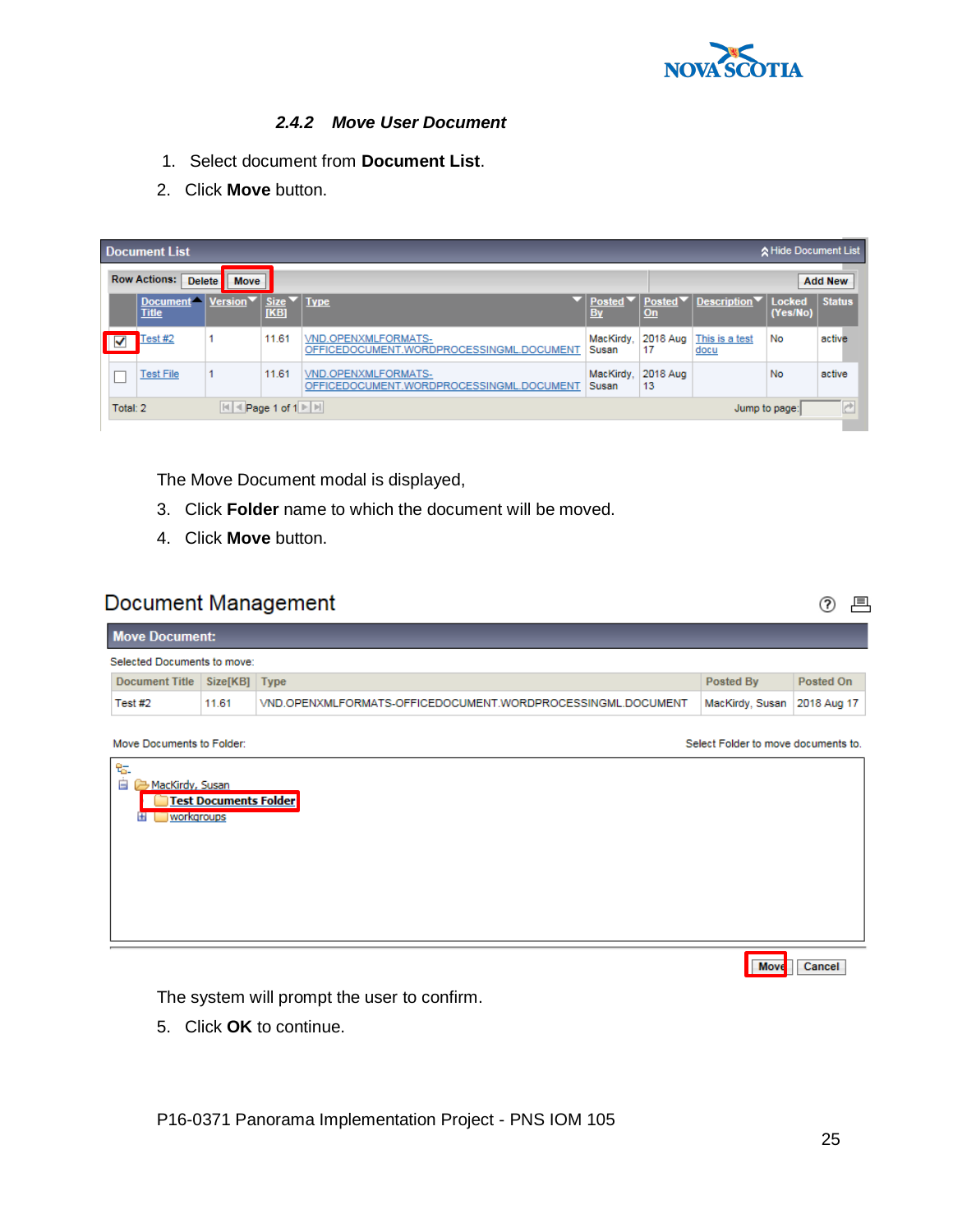

#### <span id="page-29-0"></span>**2.5 Delete User Document**

1. Select folder in **Documents Folder – Tree View**.

Documents will be displayed in the **Document List**.

- 2. Select document to be deleted.
- 3. Click **Delete** button.

|                                                                                | <b>Document Folders - Tree View</b>    |                                          |                                                                                                                                                                                                         |                          |                                  |                | ☆ Hide Document Folders - Tree View           |                      |                |
|--------------------------------------------------------------------------------|----------------------------------------|------------------------------------------|---------------------------------------------------------------------------------------------------------------------------------------------------------------------------------------------------------|--------------------------|----------------------------------|----------------|-----------------------------------------------|----------------------|----------------|
|                                                                                | <b>MacKirdy, Susan</b>                 |                                          |                                                                                                                                                                                                         | <b>Create New Folder</b> | <b>Delete</b>                    |                |                                               |                      |                |
|                                                                                | <b>Search Document Folders - Basic</b> |                                          |                                                                                                                                                                                                         |                          |                                  |                |                                               |                      | ☆ Hide Search  |
| <b>Selected</b><br><b>Folder:</b><br>Search<br><b>Documents</b><br>by keyword: | MacKirdy, Susan                        |                                          | Enter Keywords to search. Leave search box empty to view all documents. Search will be performed on selected folder and its subfolders if applicable. Search<br><b>Include History</b><br><b>Search</b> | Retrieve<br>Clear        | <b>Advanced Search</b>           |                | results will appear in 'Document List' below. |                      |                |
| <b>Document List</b>                                                           |                                        |                                          |                                                                                                                                                                                                         |                          |                                  |                |                                               | ☆ Hide Document List |                |
| Row Actions: Delete                                                            | Move                                   |                                          |                                                                                                                                                                                                         |                          |                                  |                |                                               |                      | <b>Add New</b> |
| Document <sup>*</sup><br><b>Title</b>                                          | Version <sup>V</sup>                   | $\vert$ Size $\vert$ Type<br><b>[KB]</b> |                                                                                                                                                                                                         |                          | Posted <sup>V</sup><br><b>By</b> | Posted<br>On   | <b>Description</b>                            | Locked<br>(Yes/No)   | <b>Status</b>  |
| Test $#2$<br>✔                                                                 | 1                                      | 11.61                                    | VND.OPENXMLFORMATS-<br>OFFICEDOCUMENT.WORDPROCESSINGML.DOCUMENT                                                                                                                                         |                          | MacKirdy.<br>Susan               | 2018 Aug<br>17 | This is a test<br>docu                        | No                   | active         |
| <b>Test File</b>                                                               | 1                                      | 11.61                                    | VND.OPENXMLFORMATS-<br>OFFICEDOCUMENT.WORDPROCESSINGML.DOCUMENT                                                                                                                                         |                          | MacKirdy.<br>Susan               | 2018 Aug<br>13 |                                               | No                   | active         |

The system will prompt the user to confirm.

4. Click **OK** to continue.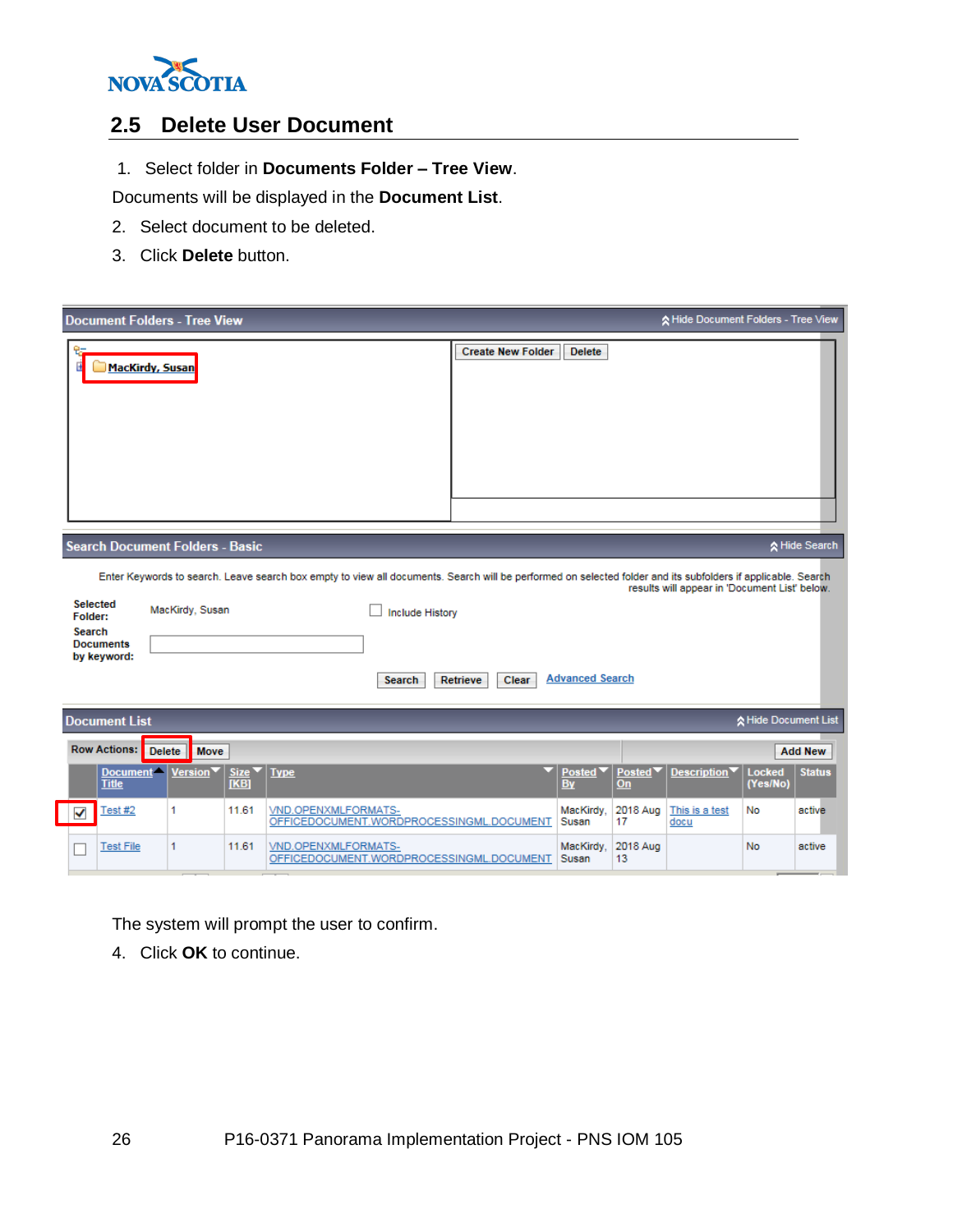

# <span id="page-30-0"></span>**3 CONTEXT DOCUMENTS**

The Context Documents screen allows a user to store and view documents that have been attached to system records. Documents can be attached directly to system records such as client, non-human subject, investigations, cohorts, mass immunization events, outbreaks, etc.

When a user navigates from the side navigation menu to the Context Documents screen, documents attached to the record in context are displayed.

**Note**: Documents associated to an investigation **should always** be added with the investigation in context. This will restrict access to the document to those users with the appropriate permissions.

## <span id="page-30-1"></span>**3.1 Context Documents Screen**

To access the Context Documents screen

- 1. Go to the Left-Hand Navigation menu.
- 2. Under the Document Management section, select **Context Documents**.



The **Context Documents** screen is displayed.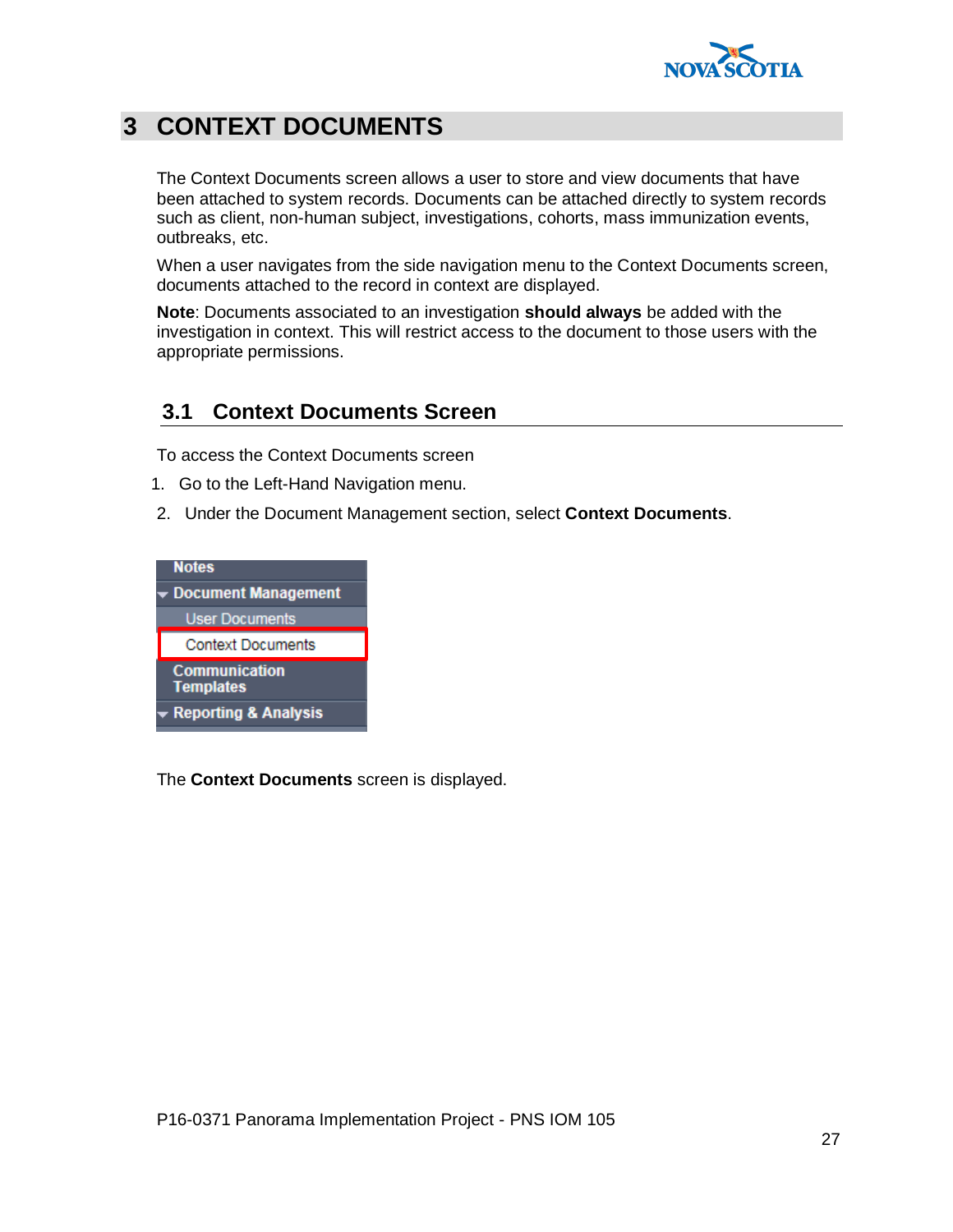

| <b>Context Documents</b><br>A Client or Subject is currently not selected. Please conduct the appropriate search:<br><b>Client Search</b><br>Non Human Subject Search<br><b>Investigation Search</b><br>Cohort Search<br>Outbreak Search | 戶                                                                                          |
|------------------------------------------------------------------------------------------------------------------------------------------------------------------------------------------------------------------------------------------|--------------------------------------------------------------------------------------------|
| <b>Search Document Folders - Basic</b>                                                                                                                                                                                                   | ☆ Hide Search                                                                              |
| Enter Keywords to search. Leave search box empty to view all documents. Search will be performed on selected folder and its subfolders if applicable.<br><b>Search</b><br><b>Documents</b><br>by keyword:                                | Search results will appear in 'Document List' below.<br>Retrieve<br>Clear<br><b>Search</b> |
| <b>Document List</b>                                                                                                                                                                                                                     | ☆ Hide Document List                                                                       |
| Row Actions:<br><b>Delete</b>                                                                                                                                                                                                            | <b>Add New</b>                                                                             |
| <b>Posted On</b><br>Size[KB]<br><b>Posted By</b><br><b>Document Title</b><br>$\blacktriangledown$ Type<br>$  \mathbf{A}   \leq \mathbf{Page} \mathbf{1} \text{ of } \mathbf{1}   \mathbf{B}     \mathbf{A}  $<br>Total: 0                | <b>Description</b><br><b>Status</b><br>rb.<br>Jump to page:                                |
|                                                                                                                                                                                                                                          |                                                                                            |

## <span id="page-31-0"></span>**3.2 Search Context Documents**

1. Complete a **Client or Subject Search**. If the document was added with an investigation in context, the investigation must be in context to search for the document.

The Context Documents screen is displayed.

In this example, the client and investigation are in context and the documents attached to this investigation record are displayed in the Document List.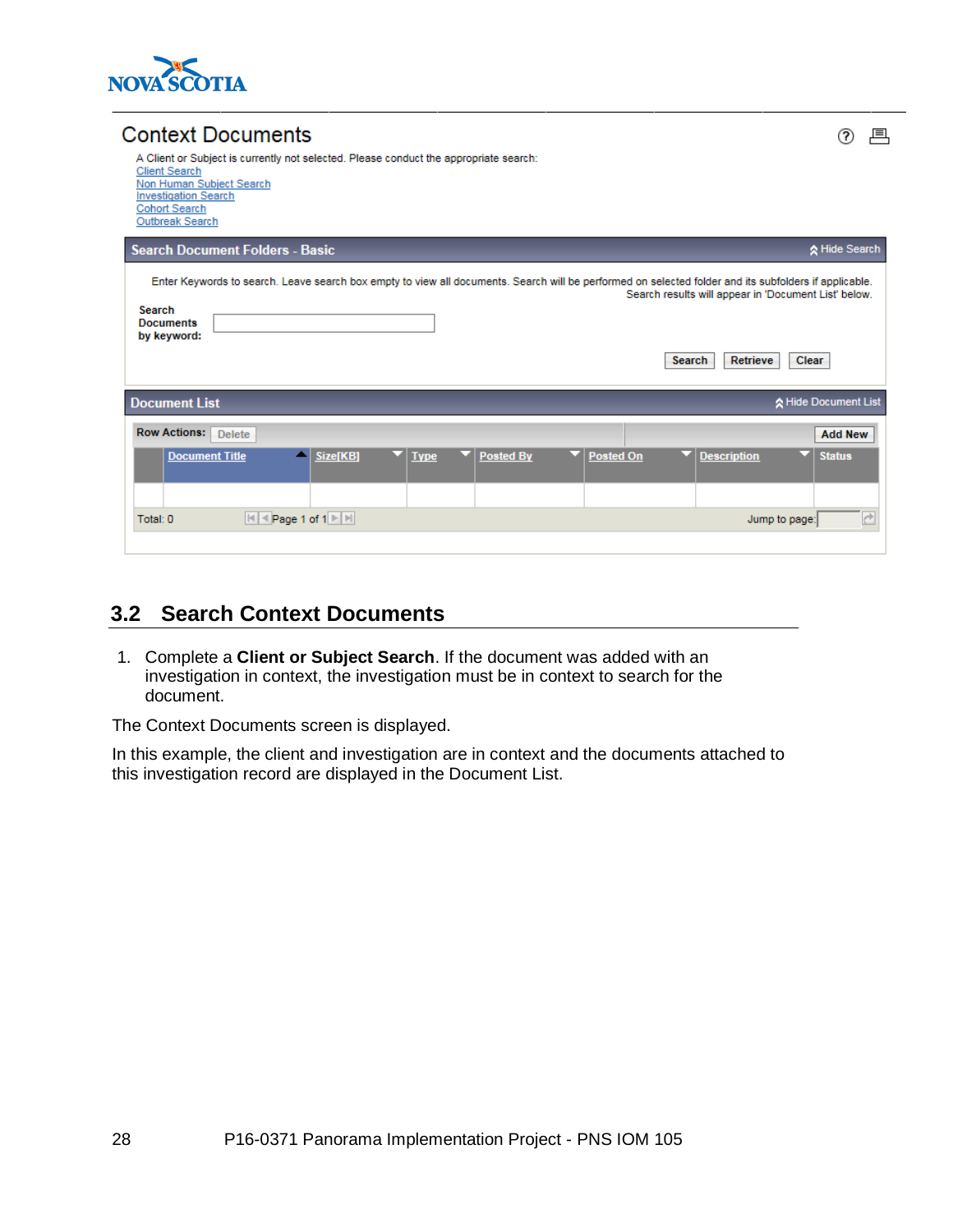

② 昌

 $20785$ 

#### **Context Documents**

| Client ID:<br>204                                | Name(Last, First Middle)/Gender:<br>Grape, Green / Male                                         | <b>Health Card No:</b>                                                                                       | Date of Birth / Age:<br>1988 Jul 01 / 30 years                                                                                                                                                                |
|--------------------------------------------------|-------------------------------------------------------------------------------------------------|--------------------------------------------------------------------------------------------------------------|---------------------------------------------------------------------------------------------------------------------------------------------------------------------------------------------------------------|
| <b>Phone</b><br>Number:<br>$-(-)$                | <b>Jurisdiction Info:</b><br>Department of Health and Wellness, Nova<br>Scotia Health Authority | <b>Additional ID Type /</b><br><b>Additional ID:</b><br>Provincial health service<br>provider identifier / - |                                                                                                                                                                                                               |
|                                                  |                                                                                                 |                                                                                                              | <b>A</b> Investigation                                                                                                                                                                                        |
| Investigation<br>ID:                             | Status:                                                                                         | <b>Disposition:</b>                                                                                          | Investigator:                                                                                                                                                                                                 |
| 151                                              | <b>OPEN</b>                                                                                     | Investigation in<br>progress                                                                                 |                                                                                                                                                                                                               |
| Disease:<br>Mumps                                | <b>PHAC Date/Type:</b><br>2018 Jun 25 / Most Recent<br>Exposure                                 | <b>Etiologic Agent:</b>                                                                                      | <b>Authority/Classification:</b><br>National / Contact - Person Under Investigation / 2018<br><b>Jul 16</b>                                                                                                   |
| <b>Search</b><br><b>Documents</b><br>by keyword: |                                                                                                 |                                                                                                              | Enter Keywords to search. Leave search box empty to view all documents. Search will be performed on selected folder and its subfolders if applicable.<br>Search results will appear in 'Document List' below. |
|                                                  |                                                                                                 |                                                                                                              | Clear<br>Search<br>Retrieve                                                                                                                                                                                   |
| <b>Document List</b>                             |                                                                                                 |                                                                                                              | ☆ Hide Document List                                                                                                                                                                                          |
| <b>Row Actions:</b>                              | <b>Delete</b>                                                                                   |                                                                                                              | <b>Add New</b>                                                                                                                                                                                                |
| Document –<br><b>Title</b>                       | <b>Size</b><br><b>Type</b><br>[KB]                                                              |                                                                                                              | <b>Posted</b><br><b>Description</b><br><b>Status</b><br><b>Posted</b><br>By<br>On                                                                                                                             |
| Test File 2                                      | 11.61<br>VND.OPENXMLFORMATS-                                                                    | OFFICEDOCUMENT.WORDPROCESSINGML.DOCUMENT                                                                     | MacKirdy,<br>2018 Aug<br>active<br>20<br>Susan                                                                                                                                                                |

## <span id="page-32-0"></span>**3.3 Add Context Document**

With the client and/or investigation in context

1. Click **Add New** button

|          | <b>Document List</b>                 |                     |                                                                 |                     |                     | ☆ Hide Document List             |                |
|----------|--------------------------------------|---------------------|-----------------------------------------------------------------|---------------------|---------------------|----------------------------------|----------------|
|          | <b>Row Actions:</b><br><b>Delete</b> |                     |                                                                 |                     |                     |                                  | <b>Add New</b> |
|          | <b>Document</b><br><b>Title</b>      | <b>Size</b><br>[KB] | $\blacktriangledown$ Type                                       | Posted<br><b>By</b> | <b>Posted</b><br>On | Description $\blacktriangledown$ | <b>Status</b>  |
|          | Test File 2                          | 11.61               | VND.OPENXMLFORMATS-<br>OFFICEDOCUMENT.WORDPROCESSINGML.DOCUMENT | MacKirdy.<br>Susan  | 2018 Aug<br>20      |                                  | active         |
| Total: 1 |                                      |                     | Page 1 of 1                                                     |                     |                     | Jump to page:                    | d              |

P16-0371 Panorama Implementation Project - PNS IOM 105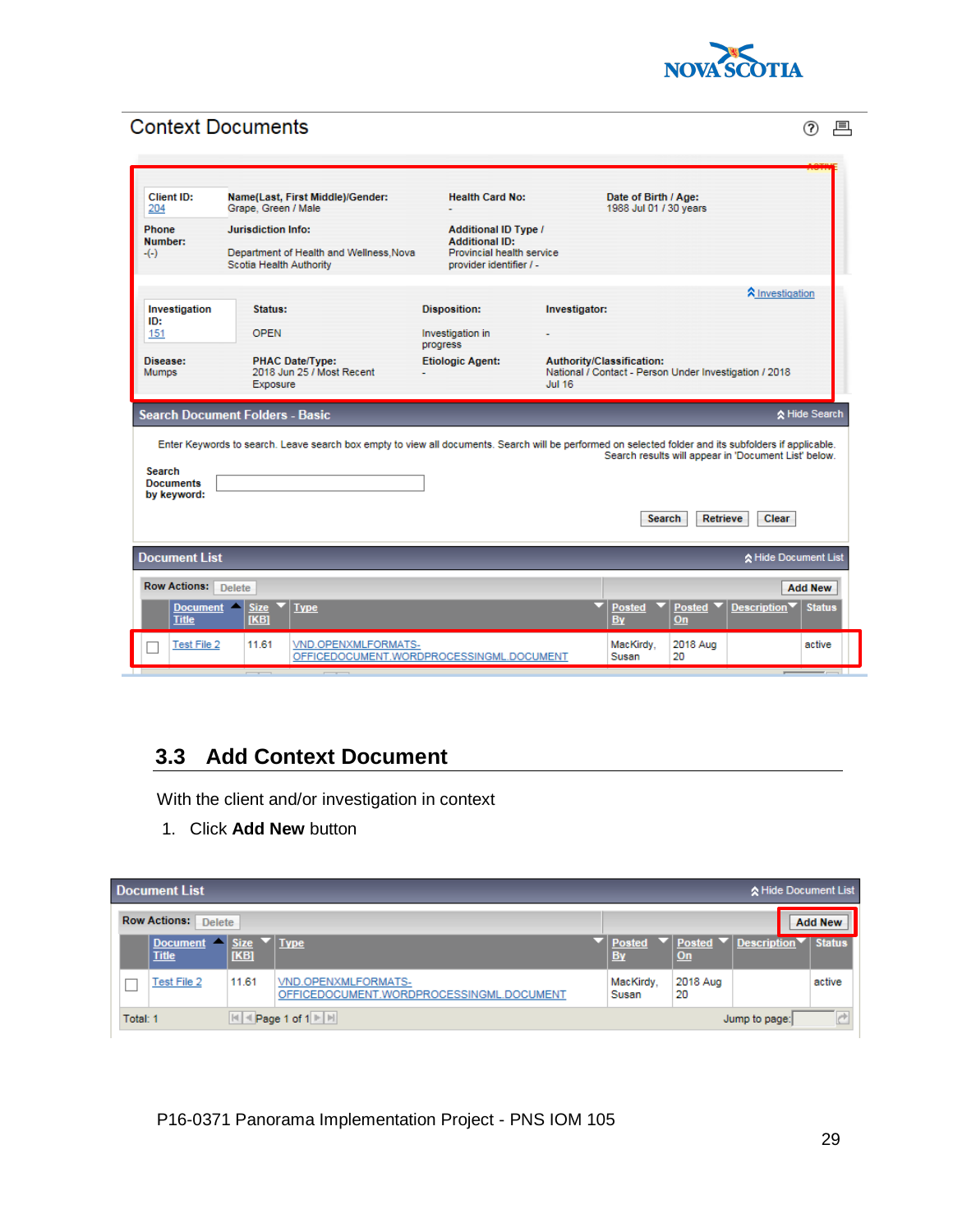

The Document Management screen is displayed.

- 2. Click **Browse** button to search for the applicable document.
- 3. Click **Upload File** button.
- 4. Enter **Document Title**.
- 5. Update **Effective Date** if required. Default is current date.
- 6. Add **Expiration Date** if required.
- 7. Change **Status** if necessary. Default is "active".
- 8. If desired, enter **Keyword**(s) to assist with searches. Click **Add** button.
- 9. Add **Description** and enter **Comments** if required.
- 10. Click **Submit** button.

### Document Management

| <b>Add New Document</b>                                                                                                                                                                                                             |                                                                       |
|-------------------------------------------------------------------------------------------------------------------------------------------------------------------------------------------------------------------------------------|-----------------------------------------------------------------------|
| Add New Document to Folder: MacKirdy, Susan                                                                                                                                                                                         | Use tree view above to select a different folder.                     |
| <b>Upload File</b><br>Browse<br>* File name:<br>File uploaded: Test Document 2.docx<br>Selected Document:<br>* Document Title:<br>噩<br>Expiration<br>2018<br>08<br>/ 17<br>* Effective<br>Date:<br>Date:<br>dd<br><b>vvvv</b><br>mm | 噩<br>dd<br><b>YYYY</b><br>mm                                          |
| Status: * active<br>Add<br>Selected<br>Enter<br>Keywords:<br>Keyword:<br>Remove                                                                                                                                                     | Lock Document<br>Use CTRL key for multiple selections.<br><b>Test</b> |
| Description:<br>This is a test document<br><b>Section</b><br>onan                                                                                                                                                                   |                                                                       |
|                                                                                                                                                                                                                                     |                                                                       |
| <b>Comments:</b>                                                                                                                                                                                                                    | ☆ Hide Comments                                                       |
| Comments<br>This is a test document                                                                                                                                                                                                 | ∼                                                                     |
|                                                                                                                                                                                                                                     | <b>Submit</b><br>Clear<br>Cancel                                      |

具 ⊘

The document is added to the **Document List**.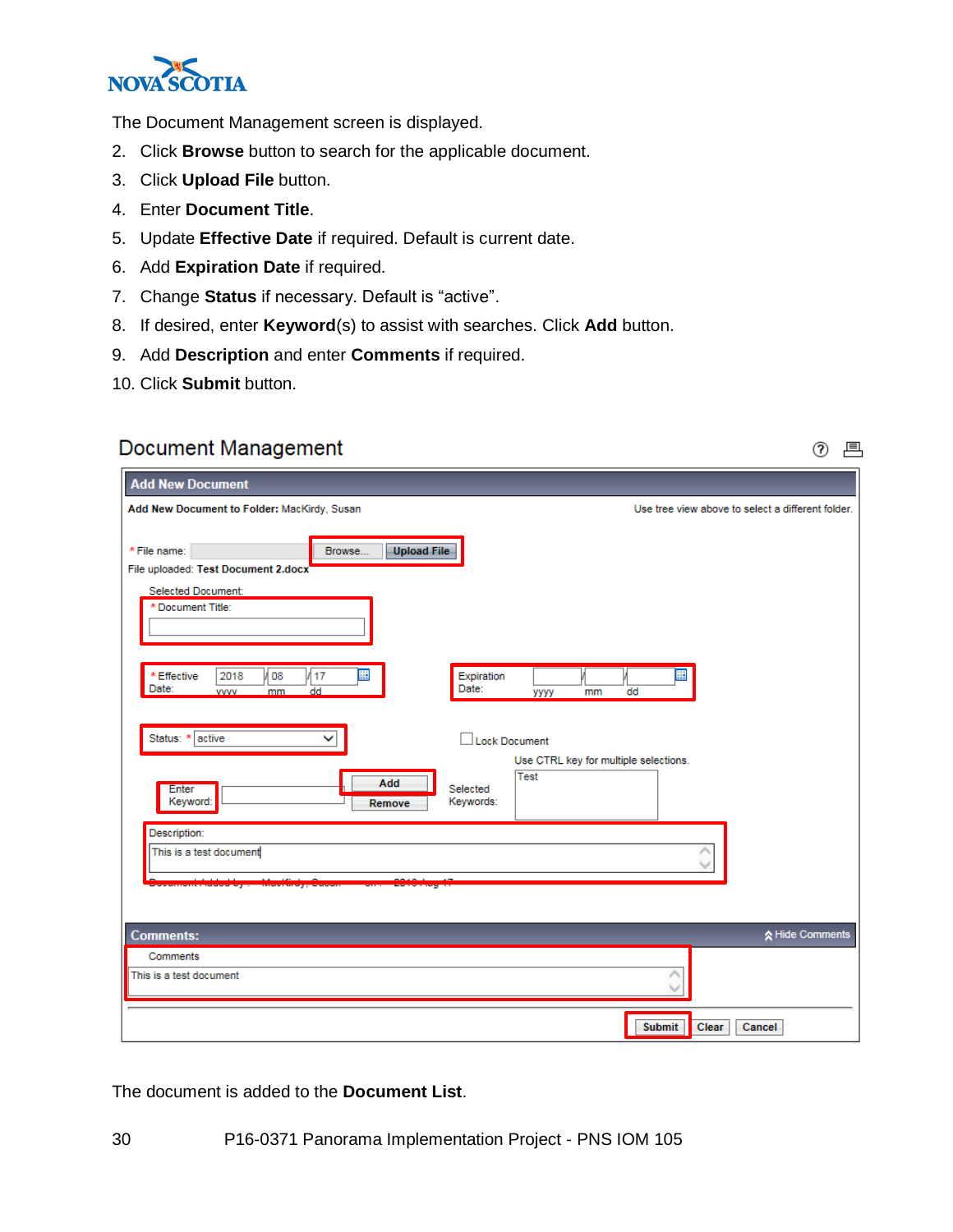

#### *3.3.1 Open Context Document*

#### <span id="page-34-0"></span>11. Click **Document Title** hyperlink.

|          | <b>Document List</b>            |                     |                                                                 |                     |                                                        | ☆ Hide Document List                           |                |
|----------|---------------------------------|---------------------|-----------------------------------------------------------------|---------------------|--------------------------------------------------------|------------------------------------------------|----------------|
|          | <b>Row Actions:</b>             | <b>Delete</b>       |                                                                 |                     |                                                        |                                                | <b>Add New</b> |
|          | <b>Document</b><br><b>Title</b> | <b>Size</b><br>[KB] | $\blacktriangledown$   Type                                     | Posted<br><b>By</b> | $\blacktriangledown$ Posted $\blacktriangledown$<br>On | $\vert$ Description $\vert \cdot \vert$ Status |                |
| √        | Test File 2                     | 11.61               | VND.OPENXMLFORMATS-<br>OFFICEDOCUMENT.WORDPROCESSINGML.DOCUMENT | MacKirdy,<br>Susan  | 2018 Aug<br>20                                         |                                                | active         |
| Total: 1 |                                 |                     | Page 1 of 1                                                     |                     |                                                        | Jump to page:                                  | d              |

## <span id="page-34-1"></span>**3.4 Delete Context Document**

With the client and investigation in context

- 1. Select document to be deleted.
- 2. Click **Delete** button.